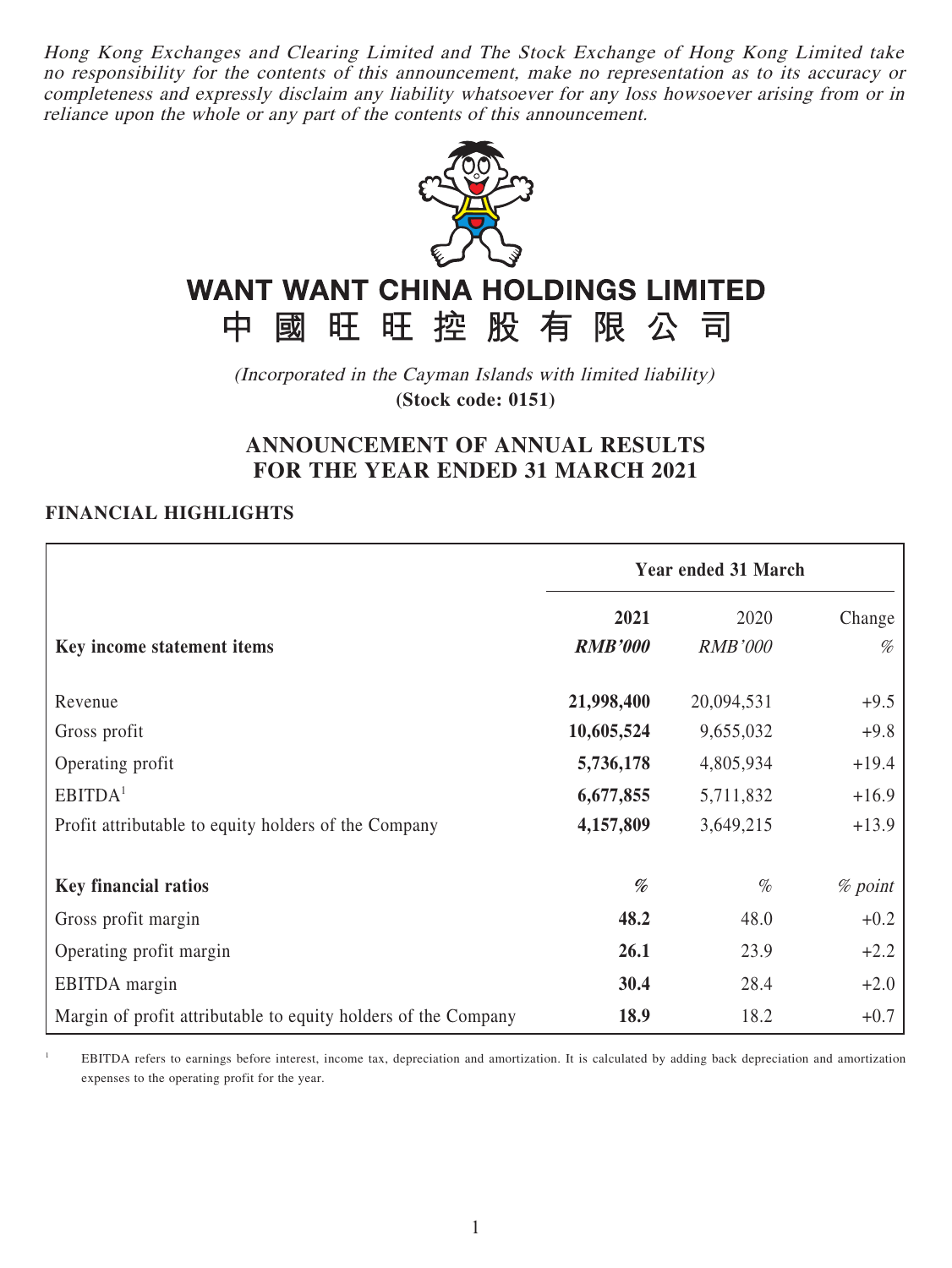The board (the "Board") of directors (the "Directors") of Want Want China Holdings Limited (the "Company") is pleased to announce the audited consolidated results of the Company and its subsidiaries (together, the "Group" or "Want Want") for the year ended 31 March 2021 ("2020FY") together with the comparative figures for the year ended 31 March 2020 ("2019FY") as follows:

### **CONSOLIDATED INCOME STATEMENT**

For the year ended 31 March 2021

|                                                                                           |                | <b>Year ended 31 March</b>                       |                                                |  |
|-------------------------------------------------------------------------------------------|----------------|--------------------------------------------------|------------------------------------------------|--|
|                                                                                           | Note           | 2021<br><b>RMB'000</b>                           | 2020<br><b>RMB'000</b>                         |  |
| Revenue<br>Cost of sales                                                                  | 3              | 21,998,400<br>(11, 392, 876)                     | 20,094,531<br>(10, 439, 499)                   |  |
| <b>Gross profit</b>                                                                       |                | 10,605,524                                       | 9,655,032                                      |  |
| Distribution costs<br>Administrative expenses<br>Other income<br>Other gains $-$ net      | $\overline{4}$ | (2,765,622)<br>(2,713,428)<br>320,586<br>289,118 | (2,791,063)<br>(2,485,415)<br>418,700<br>8,680 |  |
| <b>Operating profit</b>                                                                   |                | 5,736,178                                        | 4,805,934                                      |  |
| Finance income<br>Finance costs                                                           |                | 469,161<br>(208, 379)                            | 558,767<br>(312, 558)                          |  |
| Finance income – net                                                                      |                | 260,782                                          | 246,209                                        |  |
| Share of losses of associates                                                             |                | (2,118)                                          | (3,354)                                        |  |
| Profit before income tax<br>Income tax expense                                            | 5              | 5,994,842<br>(1,847,161)                         | 5,048,789<br>(1,412,546)                       |  |
| Profit for the year                                                                       |                | 4,147,681                                        | 3,636,243                                      |  |
| Profit attributable to:<br>- Equity holders of the Company<br>- Non-controlling interests |                | 4,157,809<br>(10, 128)                           | 3,649,215<br>(12, 972)                         |  |
|                                                                                           |                | 4,147,681                                        | 3,636,243                                      |  |
| Earnings per share for profit attributable to<br>equity holders of the Company            |                |                                                  |                                                |  |
| <b>Basic earnings per share</b>                                                           | 6              | RMB33.83 cents                                   | RMB29.38 cents                                 |  |
| Diluted earnings per share                                                                | 6              | RMB33.83 cents                                   | RMB29.38 cents                                 |  |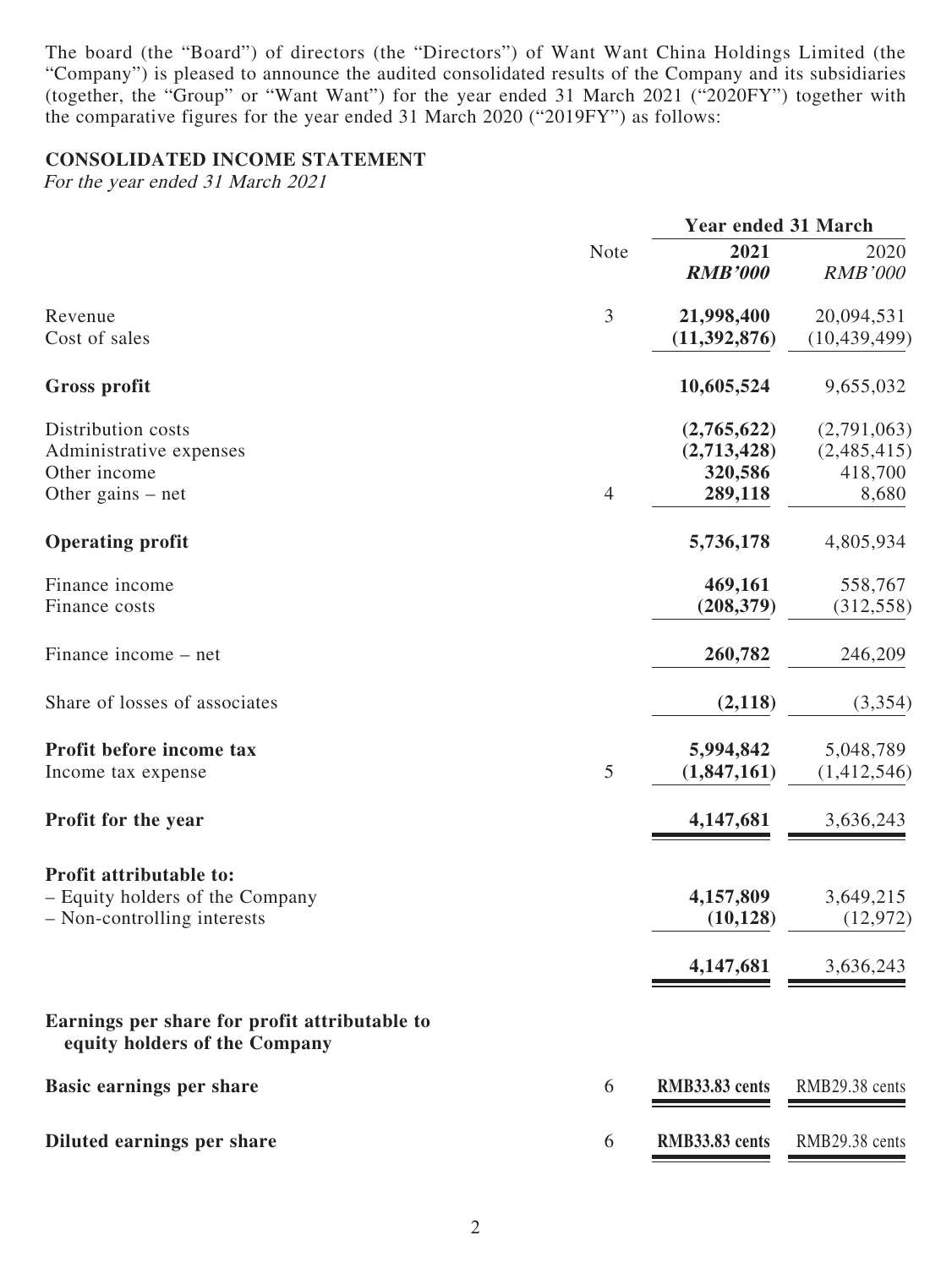# **CONSOLIDATED STATEMENT OF COMPREHENSIVE INCOME**

For the year ended 31 March 2021

|             | <b>Year ended 31 March</b> |                        |  |
|-------------|----------------------------|------------------------|--|
| <b>Note</b> | 2021                       | 2020                   |  |
|             | <b>RMB'000</b>             | <b>RMB'000</b>         |  |
|             | 4,147,681                  | 3,636,243              |  |
|             |                            |                        |  |
|             |                            |                        |  |
|             | 134                        | 4,763                  |  |
|             |                            |                        |  |
|             | 11,486                     | (7,765)                |  |
|             |                            |                        |  |
|             | 571,242                    | (399, 607)             |  |
|             | 582,862                    | (402,609)              |  |
|             | 4,730,543                  | 3,233,634              |  |
|             |                            |                        |  |
|             |                            | 3,247,662              |  |
|             | (8,065)                    | (14,028)               |  |
|             |                            | 3,233,634              |  |
|             |                            | 4,738,608<br>4,730,543 |  |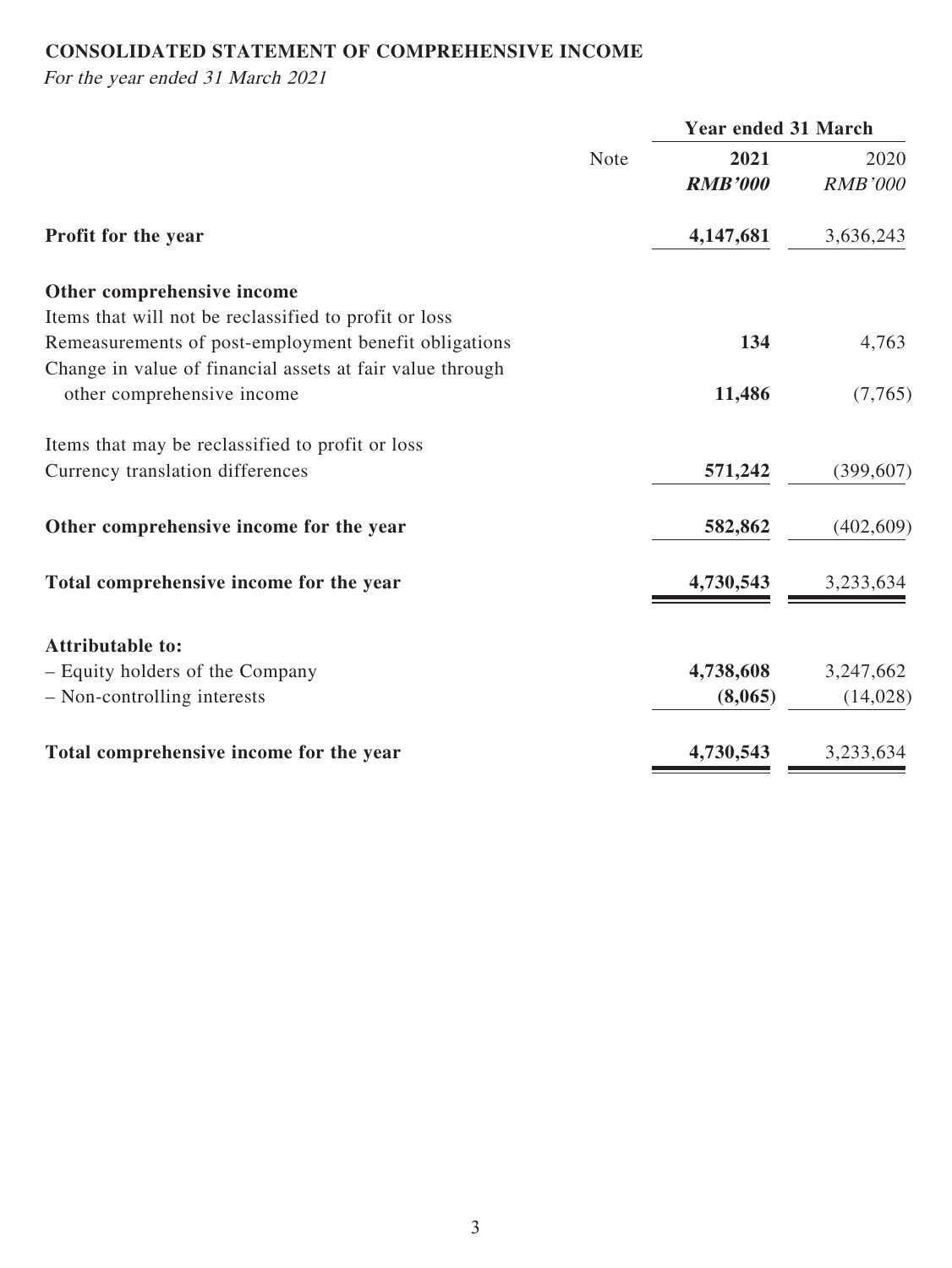# **CONSOLIDATED BALANCE SHEET**

As at 31 March 2021

|                                              |             | 31 March       | 31 March       |
|----------------------------------------------|-------------|----------------|----------------|
|                                              | <b>Note</b> | 2021           | 2020           |
|                                              |             | <b>RMB'000</b> | <b>RMB'000</b> |
| <b>ASSETS</b>                                |             |                |                |
| <b>Non-current assets</b>                    |             |                |                |
| Property, plant and equipment                |             | 6,335,441      | 6,770,980      |
| Investment properties                        |             | 36,414         | 37,944         |
| Intangible assets                            |             | 11,169         | 13,027         |
| Investments in associates                    |             | 13,307         | 15,425         |
| Deferred income tax assets                   |             | 373,767        | 287,536        |
| Financial assets at fair value through other |             |                |                |
| comprehensive income                         |             | 92,935         | 31,761         |
| Right-of-use assets                          |             | 1,098,451      | 1,062,289      |
| Long-term bank time deposits                 |             | 2,850,000      |                |
| <b>Total non-current assets</b>              |             | 10,811,484     | 8,218,962      |
| <b>Current assets</b>                        |             |                |                |
| Inventories                                  |             | 2,528,819      | 2,746,167      |
| Trade receivables                            | 8           | 920,032        | 846,744        |
| Prepayments, deposits and other receivables  |             | 901,613        | 756,190        |
| Cash and bank balances                       |             | 16,081,070     | 17,256,927     |
| <b>Total current assets</b>                  |             | 20,431,534     | 21,606,028     |
| <b>Total assets</b>                          |             | 31,243,018     | 29,824,990     |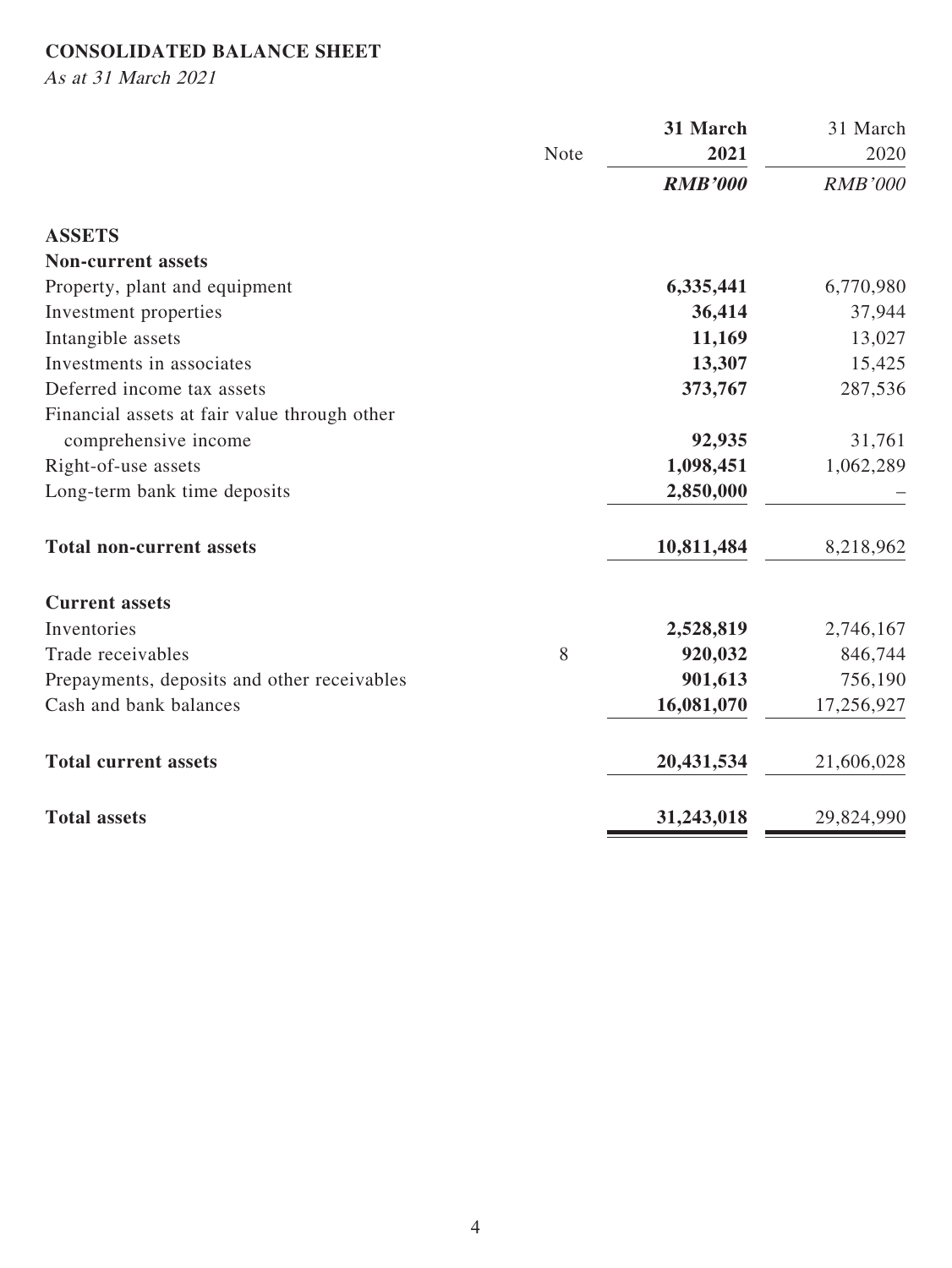|                                                      |      | 31 March       | 31 March       |
|------------------------------------------------------|------|----------------|----------------|
|                                                      | Note | 2021           | 2020           |
|                                                      |      | <b>RMB'000</b> | <b>RMB'000</b> |
| <b>EQUITY</b>                                        |      |                |                |
| Equity attributable to equity holders of the Company |      |                |                |
| Share capital                                        |      | 1,821,152      | 1,866,355      |
| Reserves                                             |      | 13,077,825     | 13,406,327     |
|                                                      |      | 14,898,977     | 15,272,682     |
| <b>Non-controlling interests</b>                     |      | 72,663         | 81,532         |
| <b>Total equity</b>                                  |      | 14,971,640     | 15,354,214     |
| <b>LIABILITIES</b>                                   |      |                |                |
| <b>Non-current liabilities</b>                       |      |                |                |
| Borrowings                                           |      | 6,493,151      | 8,293,566      |
| Deferred income tax liabilities                      |      | 348,267        | 214,378        |
| Other non-current liabilities                        |      | 139,627        | 74,281         |
| Lease liabilities                                    |      | 124,475        | 67,034         |
| <b>Total non-current liabilities</b>                 |      | 7,105,520      | 8,649,259      |
| <b>Current liabilities</b>                           |      |                |                |
| Trade payables                                       | 9    | 943,281        | 1,093,092      |
| Accruals and other payables                          |      | 2,931,890      | 2,371,083      |
| <b>Contract liabilities</b>                          | 3(b) | 1,556,783      | 1,584,651      |
| Current income tax liabilities                       |      | 287,793        | 133,728        |
| <b>Borrowings</b>                                    |      | 3,339,961      | 587,085        |
| Lease liabilities                                    |      | 106,150        | 51,878         |
| <b>Total current liabilities</b>                     |      | 9,165,858      | 5,821,517      |
| <b>Total liabilities</b>                             |      | 16,271,378     | 14,470,776     |
| <b>Total equity and liabilities</b>                  |      | 31,243,018     | 29,824,990     |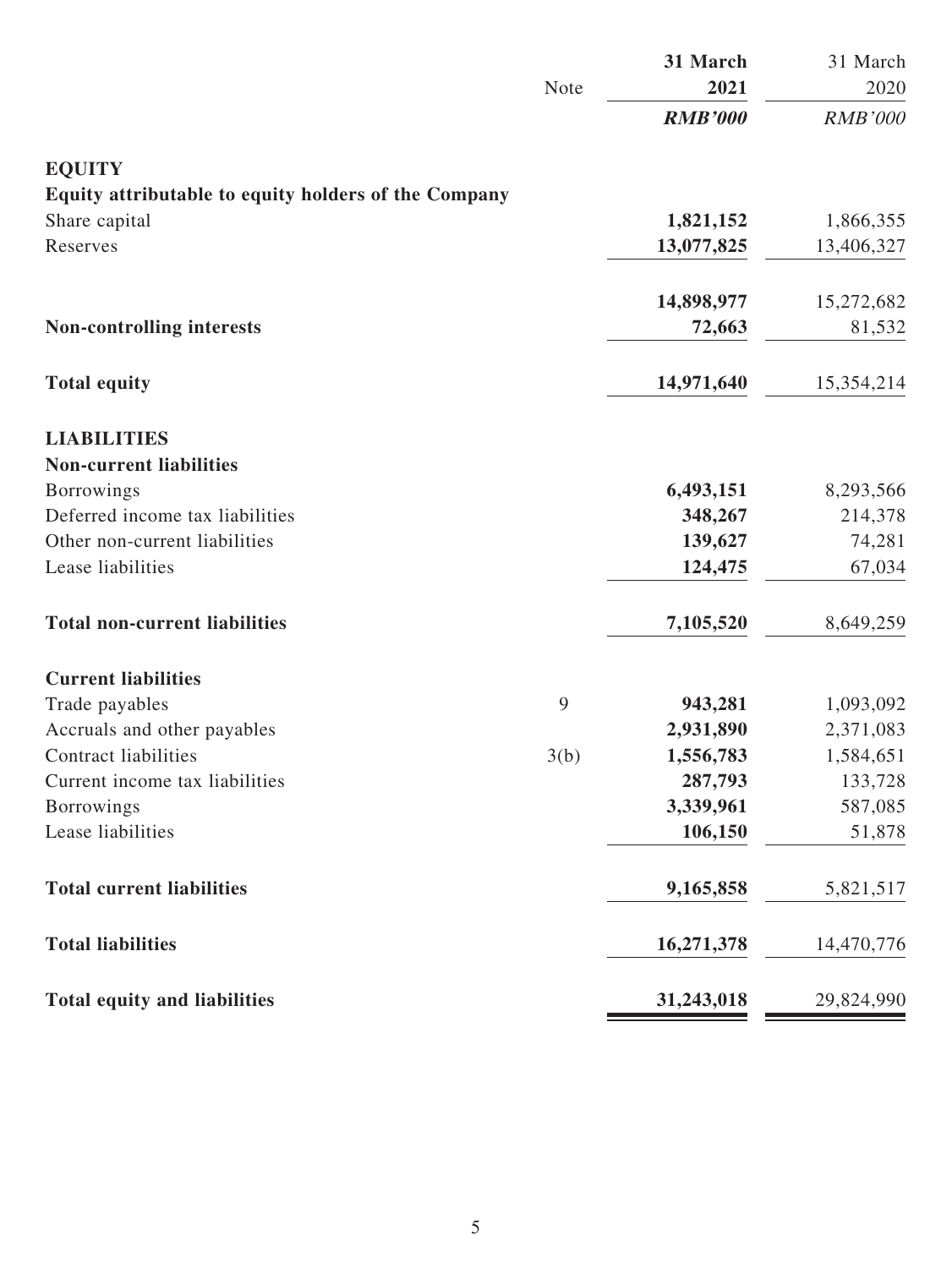# **NOTES TO THE CONSOLIDATED FINANCIAL STATEMENTS**

For the year ended 31 March 2021

#### **1. General Information**

Want Want China Holdings Limited ("the Company") and its subsidiaries (together "the Group") are principally engaged in the manufacturing and distribution of food and beverages. The Group's activities are primarily conducted in the People's Republic of China ("the PRC") and its products are also sold to the North America, East Asia, South-East Asia and Europe.

The Company was incorporated in the Cayman Islands on 3 October 2007 as an exempted company with limited liability under the Companies Law of the Cayman Islands. The address of its registered office is Maples Corporate Services Limited, P.O. Box 309, Ugland House, Grand Cayman, KY1-1104, Cayman Islands.

The Company has had its primary listing on the Main Board of The Stock Exchange of Hong Kong Limited since 26 March 2008.

These financial statements are presented in Renminbi ("RMB"), unless otherwise stated.

#### **2. Summary of significant accounting policies**

The principal accounting policies applied in the preparation of these consolidated financial statements are set out below. These policies have been consistently applied to all the years presented, unless otherwise stated.

#### **2.1 Basis of preparation**

The consolidated financial statements of the Group have been prepared in accordance with all applicable Hong Kong Financial Reporting Standards ("HKFRSs") and the disclosure requirements of the Hong Kong Companies Ordinance. The consolidated financial statements have been prepared under the historical cost convention, as modified by the revaluation of financial assets at fair value through other comprehensive income ("FVOCI") and financial assets at fair value through profit or loss ("FVPL"), which are carried at fair value.

The preparation of financial statements in conformity with HKFRSs requires the use of certain critical accounting estimates. It also requires management to exercise its judgement in the process of applying the Group's accounting policies.

#### **Changes in accounting policies and disclosures**

(a) New standard, amendments and interpretation of HKFRSs adopted by the Group during the year ended 31 March 2021

A number of new or amended standards became applicable for the current reporting period. The Group assessed the adoption of these new and amended standards and concluded that they did not have a significant impact on the Group's results and financial position.

- Definition of Material Amendments to HKAS 1 and HKAS 8
- Definition of a Business Amendments to HKFRS 3
- Revised Conceptual Framework for Financial Reporting Revised Conceptual Framework
- Interest Rate Benchmark Reform Amendments to HKFRS 7, HKFRS 9 and HKAS 39
- COVID-19 related Rent Concessions Amendments to HKFRS 16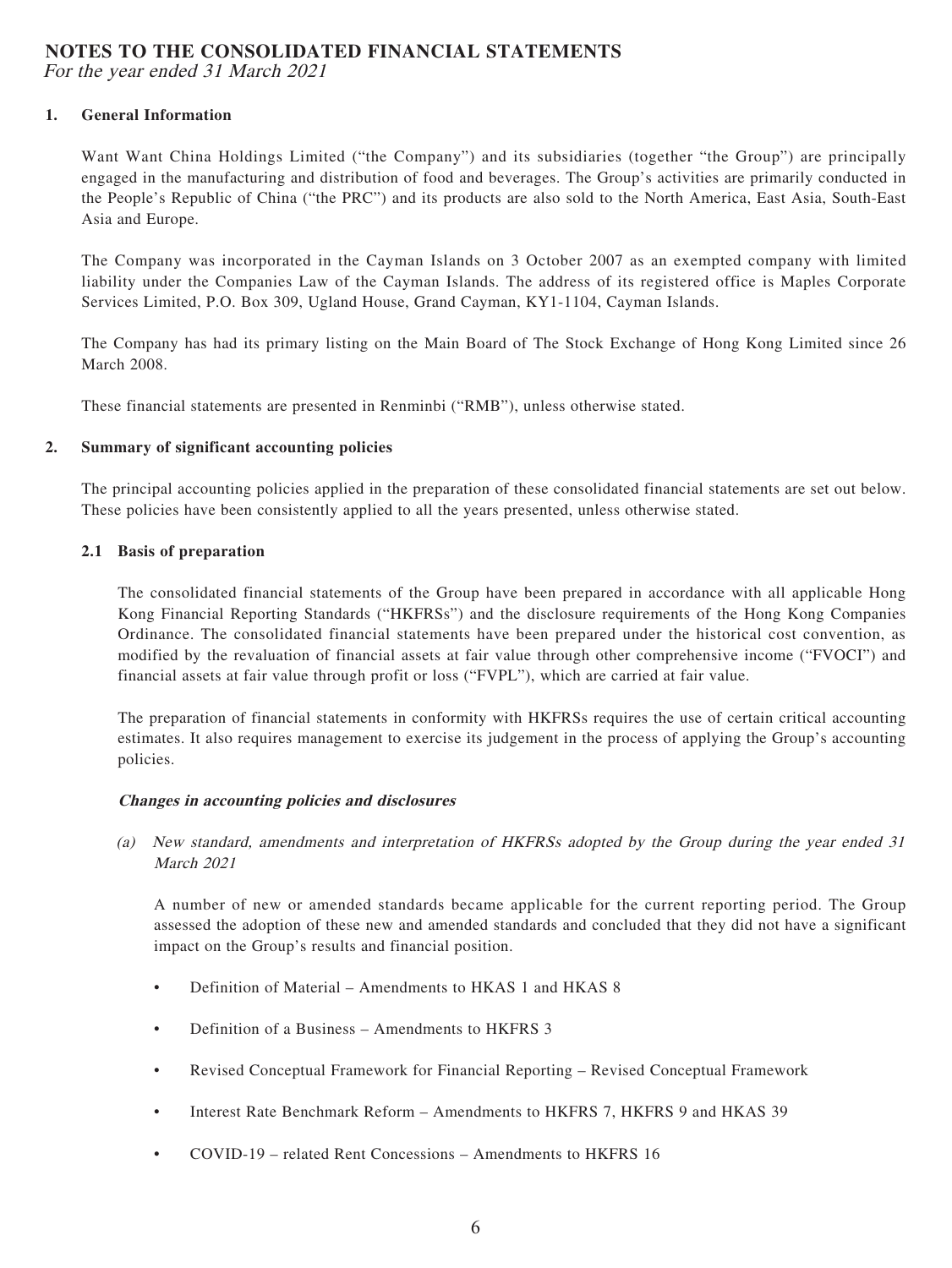(b) New standard, amendments and interpretation of HKFRSs issued but are not effective for the financial year beginning on 1 April 2020 and have not been early adopted by the Group

Certain new and amended standards and interpretations are effective for annual periods beginning after 31 March 2021 and have not been early adopted in preparing these consolidated financial statements. These standards are not expected to have a material impact on the Group in the current or future reporting periods and on foreseeable future transactions.

| <b>Standards and amendments</b>                     |                                                                                          | <b>Effective for annual</b><br>periods beginning<br>on or after |
|-----------------------------------------------------|------------------------------------------------------------------------------------------|-----------------------------------------------------------------|
| Amendments to HKAS 1                                | Classification of Liabilities as Current or<br>Non-current                               | 1 January 2022                                                  |
| Amendments to HKAS 16                               | Property, Plant and Equipment – Proceeds<br>before intended use                          | 1 January 2022                                                  |
| Amendments to HKAS 37                               | Onerous Contracts – Cost of Fulfilling<br>a Contract                                     | 1 January 2022                                                  |
| Amendments to HKFRS 3                               | Reference to the Conceptual Framework                                                    | 1 January 2022                                                  |
| <b>HKFRS 17</b>                                     | Insurance contracts                                                                      | 1 January 2023                                                  |
| Amendments to HKFRS 10 and<br>HKAS <sub>28</sub>    | Sale or contribution of assets between an<br>investor and its associate or joint venture | To be determined                                                |
| Annual Improvements to HKFRS<br>Standards 2018-2020 |                                                                                          | 1 January 2022                                                  |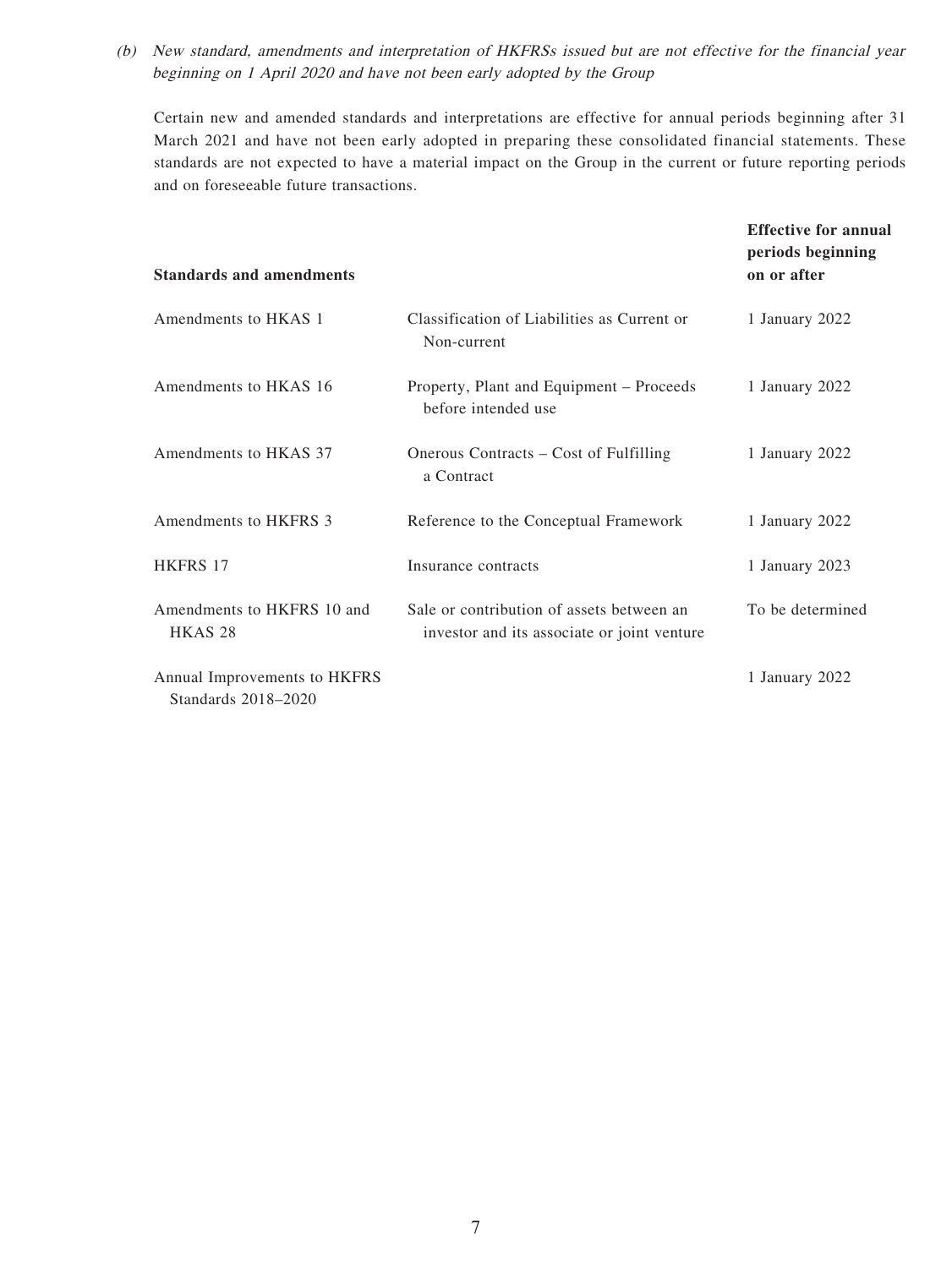#### **3. Revenue and Segment Information**

The chief operating decision-maker has been identified as the executive Directors. The executive Directors review the Group's internal reports in order to assess performance and allocate resources. Management has determined the operating segments based on their reports.

The executive Directors consider the business from a product perspective and assess the performance of the operating segments based on a measure of segment profit or loss. Management assesses the performance of rice crackers, dairy products and beverages, snack foods and other products.

The Group's operations are mainly organized under four business segments, including manufacturing and sale of:

- Rice crackers, including sugar coated crackers, savoury crackers and fried crackers, gift packs;
- Dairy products and beverages, including flavoured milk, room-temperature yogurt, yogurt drinks, ready-to-drink coffee, juice drinks, sports drinks, herbal tea and milk powder;
- Snack foods, including candies, popsicles, ball cakes and jellies, beans, nuts and others; and
- Other products, including mainly wine and other food products.

Over 90% of the Group's revenue and business activities are conducted in the PRC.

The executive Directors assess the performance of the business segments based on profit before income tax excluded other unallocated head office operating expenses, finance income – net and share of losses of associates, which is consistent with that in the financial statements.

#### **(a) Segment information**

The revenue of the Group for the year ended 31 March 2021 and for the year ended 31 March 2020 are set out as follows:

|                              | <b>Year ended 31 March</b> |                |  |
|------------------------------|----------------------------|----------------|--|
|                              | 2021                       | 2020           |  |
|                              | <b>RMB'000</b>             | <i>RMB'000</i> |  |
| Rice crackers                | 5,582,611                  | 5,611,414      |  |
| Dairy products and beverages | 11,011,323                 | 9,813,411      |  |
| Snack foods                  | 5,312,688                  | 4,634,188      |  |
| Other products               | 91,778                     | 35,518         |  |
| <b>Total revenue</b>         | 21,998,400                 | 20,094,531     |  |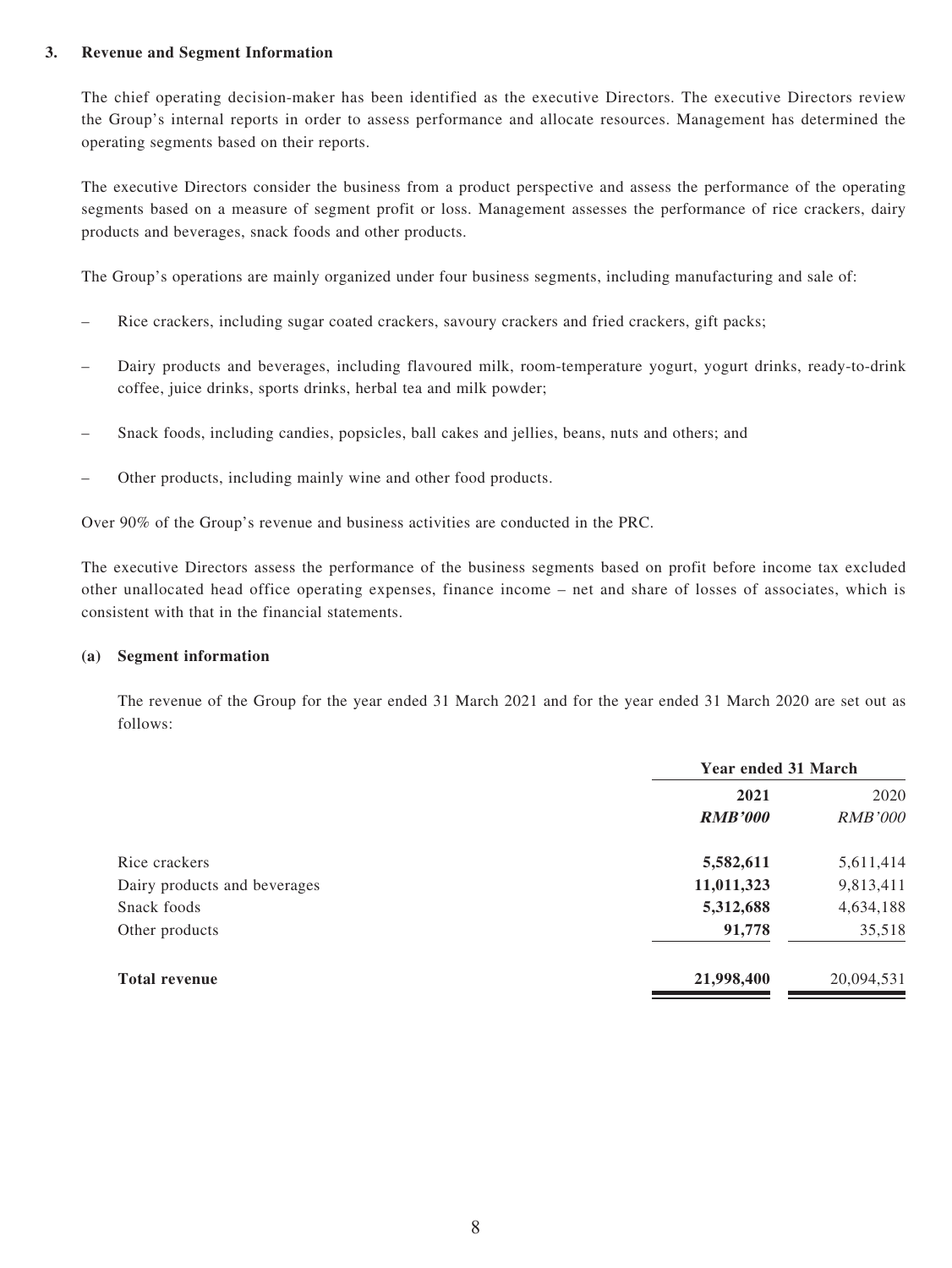The segment information for the year ended 31 March 2021 is as follows:

|                                                                                                                          | Year ended 31 March 2021           |                                                      |                                      |                                     |                         |  |
|--------------------------------------------------------------------------------------------------------------------------|------------------------------------|------------------------------------------------------|--------------------------------------|-------------------------------------|-------------------------|--|
|                                                                                                                          | Rice<br>crackers<br><b>RMB'000</b> | Dairy<br>products<br>and beverages<br><b>RMB'000</b> | <b>Snack foods</b><br><b>RMB'000</b> | Other<br>products<br><b>RMB'000</b> | Group<br><b>RMB'000</b> |  |
| <b>Segment results</b>                                                                                                   |                                    |                                                      |                                      |                                     |                         |  |
| Revenue                                                                                                                  | 5,582,611                          | 11,011,323                                           | 5,312,688                            | 91,778                              | 21,998,400              |  |
| Timing of revenue recognition                                                                                            |                                    |                                                      |                                      |                                     |                         |  |
| At a point in time                                                                                                       | 5,582,611                          | 11,011,323                                           | 5,312,688                            | 91,778                              | 21,998,400              |  |
| Segment profit                                                                                                           | 1,376,271                          | 3,744,421                                            | 1,268,739                            | 21,098                              | 6,410,529               |  |
| Unallocated costs                                                                                                        |                                    |                                                      |                                      |                                     | (674, 351)              |  |
| Finance income – net                                                                                                     |                                    |                                                      |                                      |                                     | 260,782                 |  |
| Share of losses of associates                                                                                            |                                    |                                                      |                                      |                                     | (2, 118)                |  |
| Profit before income tax                                                                                                 |                                    |                                                      |                                      |                                     | 5,994,842               |  |
| Income tax expense                                                                                                       |                                    |                                                      |                                      |                                     | (1,847,161)             |  |
| Profit for the year                                                                                                      |                                    |                                                      |                                      |                                     | 4,147,681               |  |
| Other segment items included in the income<br>statement                                                                  |                                    |                                                      |                                      |                                     |                         |  |
| Depreciation of property, plant and equipment                                                                            | 230,895                            | 348,440                                              | 229,880                              | 855                                 | 810,070                 |  |
| Amortisation of right-of-use assets                                                                                      | 42,730                             | 46,156                                               | 22,120                               | 4,946                               | 115,952                 |  |
| Depreciation of investment properties<br>Unallocated depreciation and amortisiation of<br>property, plant and equipment, |                                    |                                                      |                                      | 1,200                               | 1,200                   |  |
| right-of-use assets and intangible assets                                                                                |                                    |                                                      |                                      |                                     | 14,455                  |  |
| Capital expenditure                                                                                                      |                                    |                                                      |                                      |                                     |                         |  |
| Capital expenditure by segments                                                                                          | 67,948                             | 114,418                                              | 57,156                               | 20,996                              | 260,518                 |  |
| Unallocated capital expenditure                                                                                          |                                    |                                                      |                                      |                                     | 56,792                  |  |
| <b>Total Capital expenditure</b>                                                                                         |                                    |                                                      |                                      |                                     | 317,310                 |  |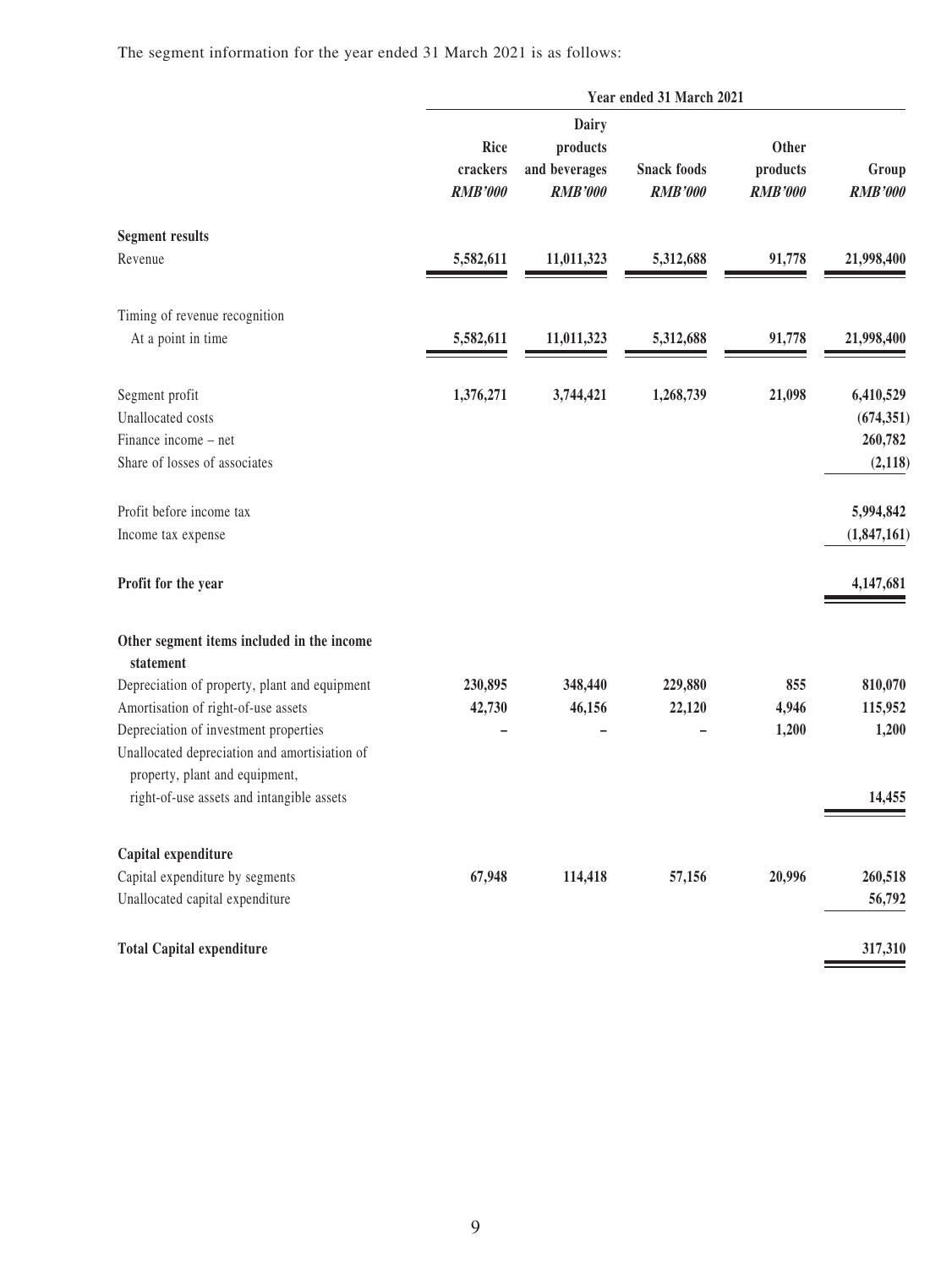Segment assets exclude cash and bank balances, long-term bank time deposits, investments in associates and other unallocated head office and corporate assets as these assets are managed on a group basis. Segment liabilities exclude borrowings and other unallocated head office and corporate liabilities, as these liabilities are managed on a group basis.

The segment assets and liabilities as at 31 March 2021 are as follows:

|                                       | 31 March 2021                      |                                                             |                                      |                                     |                         |
|---------------------------------------|------------------------------------|-------------------------------------------------------------|--------------------------------------|-------------------------------------|-------------------------|
|                                       | Rice<br>crackers<br><b>RMB'000</b> | <b>Dairy</b><br>products and<br>beverages<br><b>RMB'000</b> | <b>Snack foods</b><br><b>RMB'000</b> | Other<br>products<br><b>RMB'000</b> | Group<br><b>RMB'000</b> |
| <b>Segment assets and liabilities</b> |                                    |                                                             |                                      |                                     |                         |
| Segment assets                        | 2,436,583                          | 6,546,993                                                   | 3,087,476                            | 119,104                             | 12,190,156              |
| Unallocated assets                    |                                    |                                                             |                                      |                                     | 108,485                 |
| Cash and bank balances                |                                    |                                                             |                                      |                                     | 16,081,070              |
| Long-term bank time deposits          |                                    |                                                             |                                      |                                     | 2,850,000               |
| Investments in associates             |                                    |                                                             |                                      |                                     | 13,307                  |
| Total assets                          |                                    |                                                             |                                      |                                     | 31,243,018              |
| Segment liabilities                   | 1,581,804                          | 3,169,901                                                   | 1,529,104                            | 28,480                              | 6,309,289               |
| Unallocated liabilities               |                                    |                                                             |                                      |                                     | 128,977                 |
| Borrowings                            |                                    |                                                             |                                      |                                     | 9,833,112               |
| Total liabilities                     |                                    |                                                             |                                      |                                     | 16,271,378              |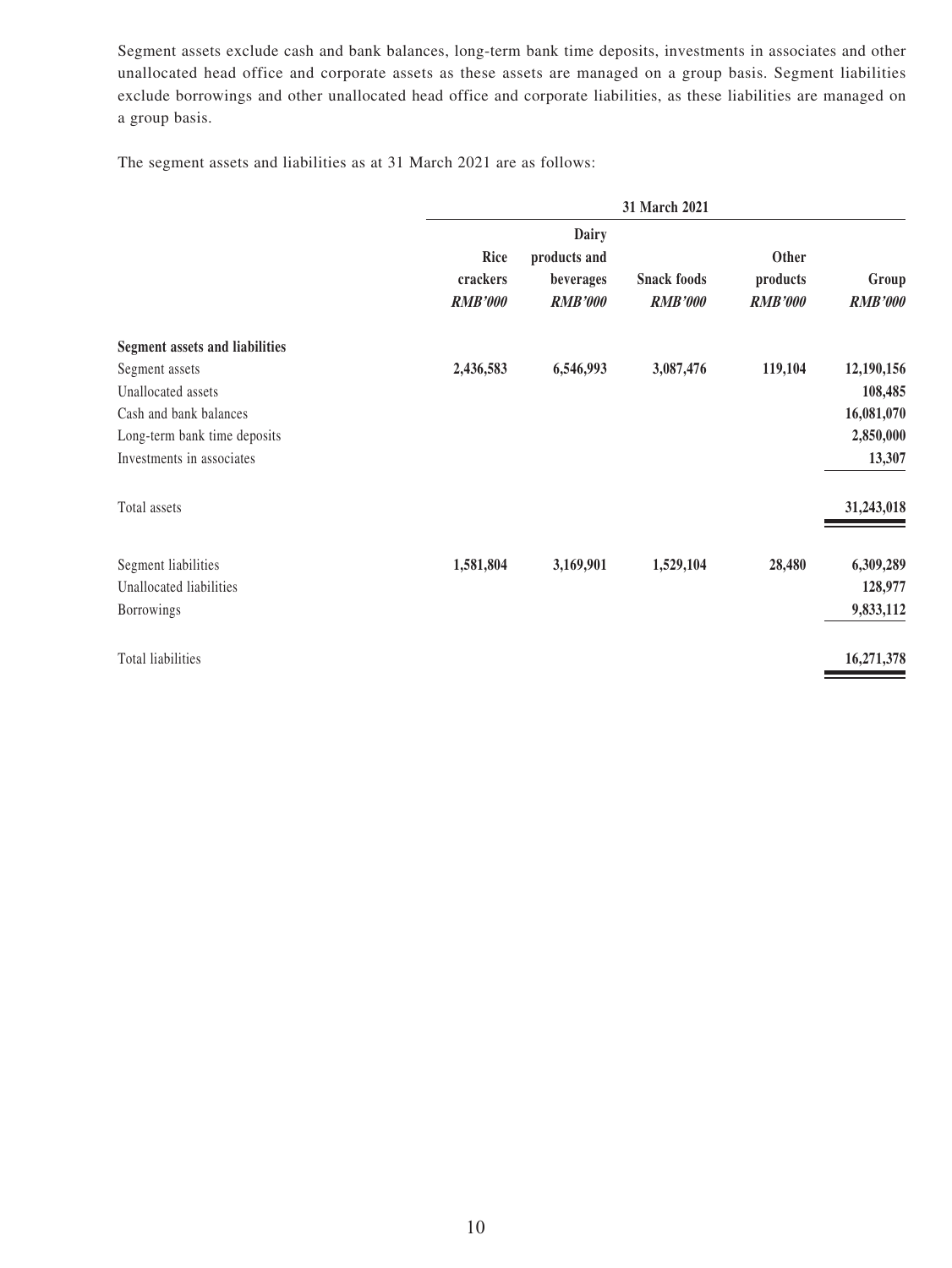The segment information for the year ended 31 March 2020 is as follows:

|                                                                                                                                                                | Year ended 31 March 2020 |                                               |                        |                              |                                                |  |
|----------------------------------------------------------------------------------------------------------------------------------------------------------------|--------------------------|-----------------------------------------------|------------------------|------------------------------|------------------------------------------------|--|
|                                                                                                                                                                | Rice crackers<br>RMB'000 | Dairy<br>products<br>and beverages<br>RMB'000 | Snack foods<br>RMB'000 | Other<br>products<br>RMB'000 | Group<br>RMB'000                               |  |
| <b>Segment results</b>                                                                                                                                         |                          |                                               |                        |                              |                                                |  |
| Revenue                                                                                                                                                        | 5,611,414                | 9,813,411                                     | 4,634,188              | 35,518                       | 20,094,531                                     |  |
| Timing of revenue recognition                                                                                                                                  |                          |                                               |                        |                              |                                                |  |
| At a point in time                                                                                                                                             | 5,611,414                | 9,813,411                                     | 4,634,188              | 35,518                       | 20,094,531                                     |  |
| Segment profit/(loss)<br>Unallocated costs<br>Finance income – net<br>Share of losses of associates                                                            | 1,304,370                | 3,115,177                                     | 992,330                | (6,590)                      | 5,405,287<br>(599, 353)<br>246,209<br>(3, 354) |  |
| Profit before income tax<br>Income tax expense                                                                                                                 |                          |                                               |                        |                              | 5,048,789<br>(1,412,546)                       |  |
| Profit for the year                                                                                                                                            |                          |                                               |                        |                              | 3,636,243                                      |  |
| Other segment items included in the income<br>statement                                                                                                        |                          |                                               |                        |                              |                                                |  |
| Depreciation of property, plant and equipment                                                                                                                  | 231,115                  | 348,459                                       | 228,671                | 466                          | 808,711                                        |  |
| Amortisation of right-of-use assets<br>Depreciation of investment properties<br>Unallocated depreciation and amortisation of<br>property, plant and equipment, | 17,671                   | 37,382                                        | 17,843                 | 3,989<br>1,464               | 76,885<br>1,464                                |  |
| right-of-use assets and intangible assets                                                                                                                      |                          |                                               |                        |                              | 18,838                                         |  |
| Capital expenditure                                                                                                                                            |                          |                                               |                        |                              |                                                |  |
| Capital expenditure by segments<br>Unallocated capital expenditure                                                                                             | 103,864                  | 74,777                                        | 55,780                 | 16,091                       | 250,512<br>45,636                              |  |
| <b>Total Capital expenditure</b>                                                                                                                               |                          |                                               |                        |                              | 296,148                                        |  |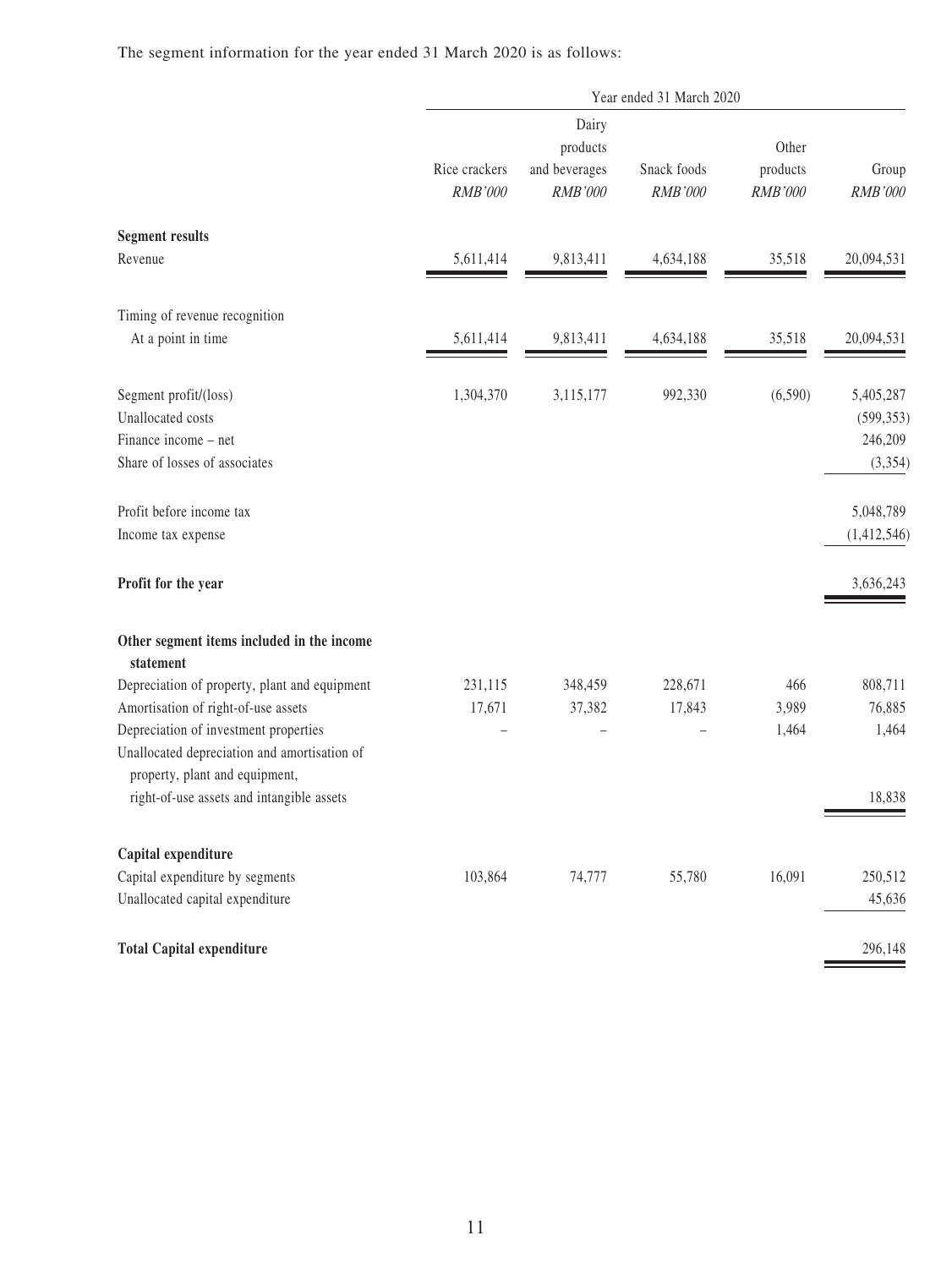Segment assets exclude cash and bank balances, investments in associates and other unallocated head office and corporate assets as these assets are managed on a group basis. Segment liabilities exclude borrowings and other unallocated head office and corporate liabilities, as these liabilities are managed on a group basis.

The segment assets and liabilities as at 31 March 2020 are as follows:

|                                       |                                 |                             | 31 March 2020          |                            |                         |
|---------------------------------------|---------------------------------|-----------------------------|------------------------|----------------------------|-------------------------|
|                                       |                                 | Dairy<br>products and       |                        | Other                      |                         |
|                                       | Rice crackers<br><b>RMB'000</b> | beverages<br><b>RMB'000</b> | Snack foods<br>RMB'000 | products<br><b>RMB'000</b> | Group<br><b>RMB'000</b> |
| <b>Segment assets and liabilities</b> |                                 |                             |                        |                            |                         |
| Segment assets                        | 2,591,487                       | 6,620,859                   | 3,115,137              | 113,056                    | 12,440,539              |
| Unallocated assets                    |                                 |                             |                        |                            | 112,099                 |
| Cash and bank balances                |                                 |                             |                        |                            | 17,256,927              |
| Investments in associates             |                                 |                             |                        |                            | 15,425                  |
| Total assets                          |                                 |                             |                        |                            | 29,824,990              |
| Segment liabilities                   | 1,503,117                       | 2,658,950                   | 1,256,412              | 10,994                     | 5,429,473               |
| Unallocated liabilities               |                                 |                             |                        |                            | 160,652                 |
| Borrowings                            |                                 |                             |                        |                            | 8,880,651               |
| Total liabilities                     |                                 |                             |                        |                            | 14,470,776              |

#### **(b) Liabilities related to contracts with customers**

The Group has recognised the following liabilities related to contracts with customers:

|                                                     | 31 March       | 31 March       |
|-----------------------------------------------------|----------------|----------------|
|                                                     | 2021           | 2020           |
|                                                     | <b>RMB'000</b> | <i>RMB'000</i> |
| Contract liabilities – rice crackers                | 392,686        | 440,608        |
| Contract liabilities – dairy products and beverages | 780,703        | 774,964        |
| Contract liabilities – snack foods                  | 376,633        | 366,074        |
| Contract liabilities – others                       | 6,761          | 3,005          |
|                                                     | 1,556,783      | 1,584,651      |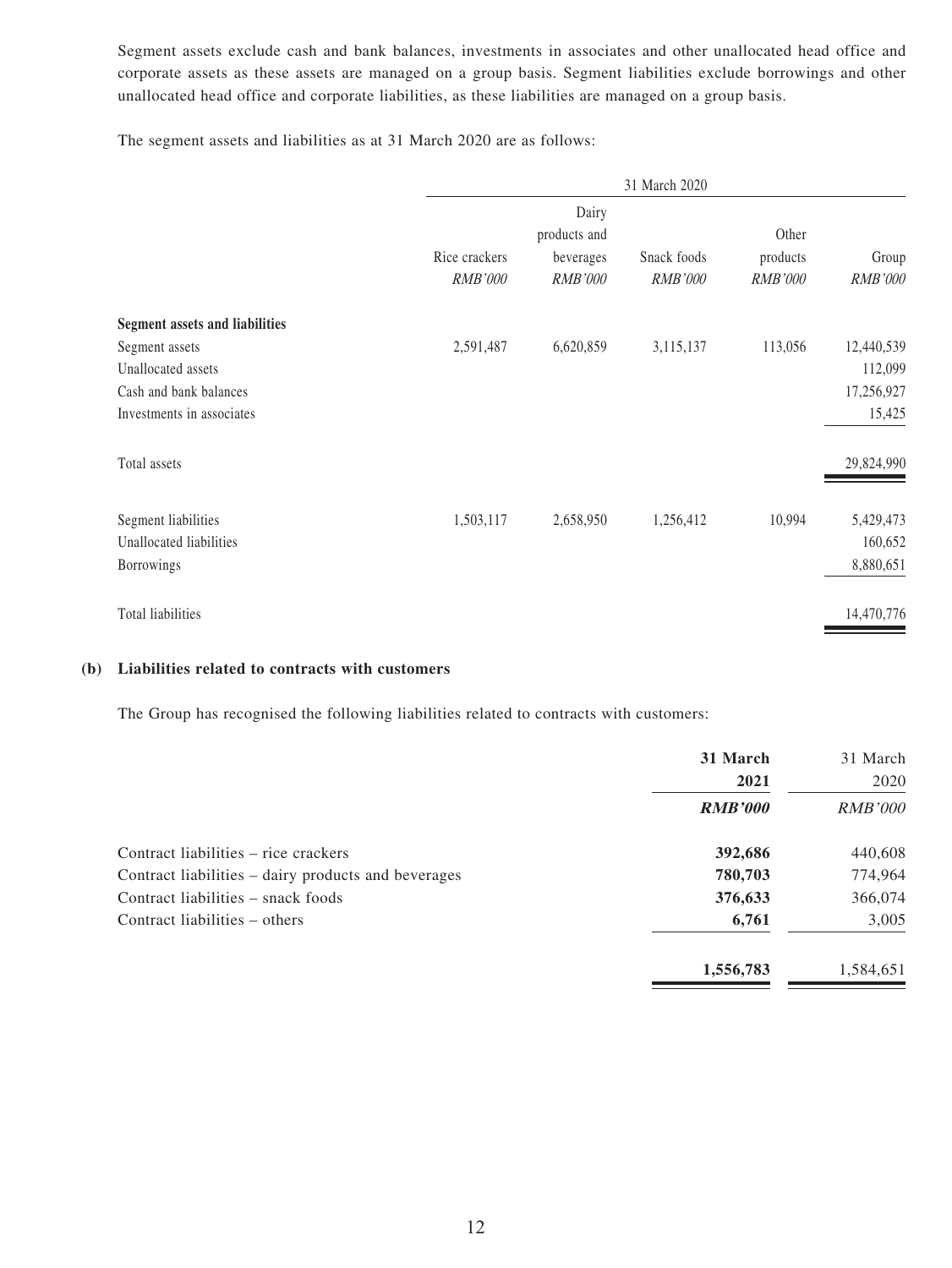The following table shows how much of the revenue recognised in the current reporting period related to carriedforward contract liabilities.

|                                                                           | For the year ended |                |  |
|---------------------------------------------------------------------------|--------------------|----------------|--|
|                                                                           | 31 March 2021      | 31 March 2020  |  |
|                                                                           | <b>RMB'000</b>     | <b>RMB'000</b> |  |
| Revenue recognised that was included in the contract liability balance at |                    |                |  |
| the beginning of the year:                                                |                    |                |  |
| Rice crackers                                                             | 440,608            | 307,834        |  |
| Dairy products and beverages                                              | 774,964            | 528,480        |  |
| Snack foods                                                               | 366,074            | 277,981        |  |
| Others                                                                    | 3,005              | 3,246          |  |
|                                                                           | 1,584,651          | 1,117,541      |  |

The Group selected to choose to apply the practical expedient and not to disclose remaining performance obligations as all related contracts have a duration of one year or less.

#### **4. Other gains – net**

|                                                             | Year ended 31 March |                |
|-------------------------------------------------------------|---------------------|----------------|
|                                                             | 2021                |                |
|                                                             | <b>RMB'000</b>      | <i>RMB'000</i> |
| Net foreign exchange (losses)/gains                         | (2,972)             | 35,856         |
| Donation expenses                                           | (20, 484)           | (33, 285)      |
| Gains/(losses) on disposal of property, plant and equipment |                     |                |
| and land use rights                                         | 230,137             | (8,152)        |
| Income from long-term bank time deposits                    | 73,775              |                |
| Others                                                      | 8,662               | 14,261         |
| Total                                                       | 289,118             | 8,680          |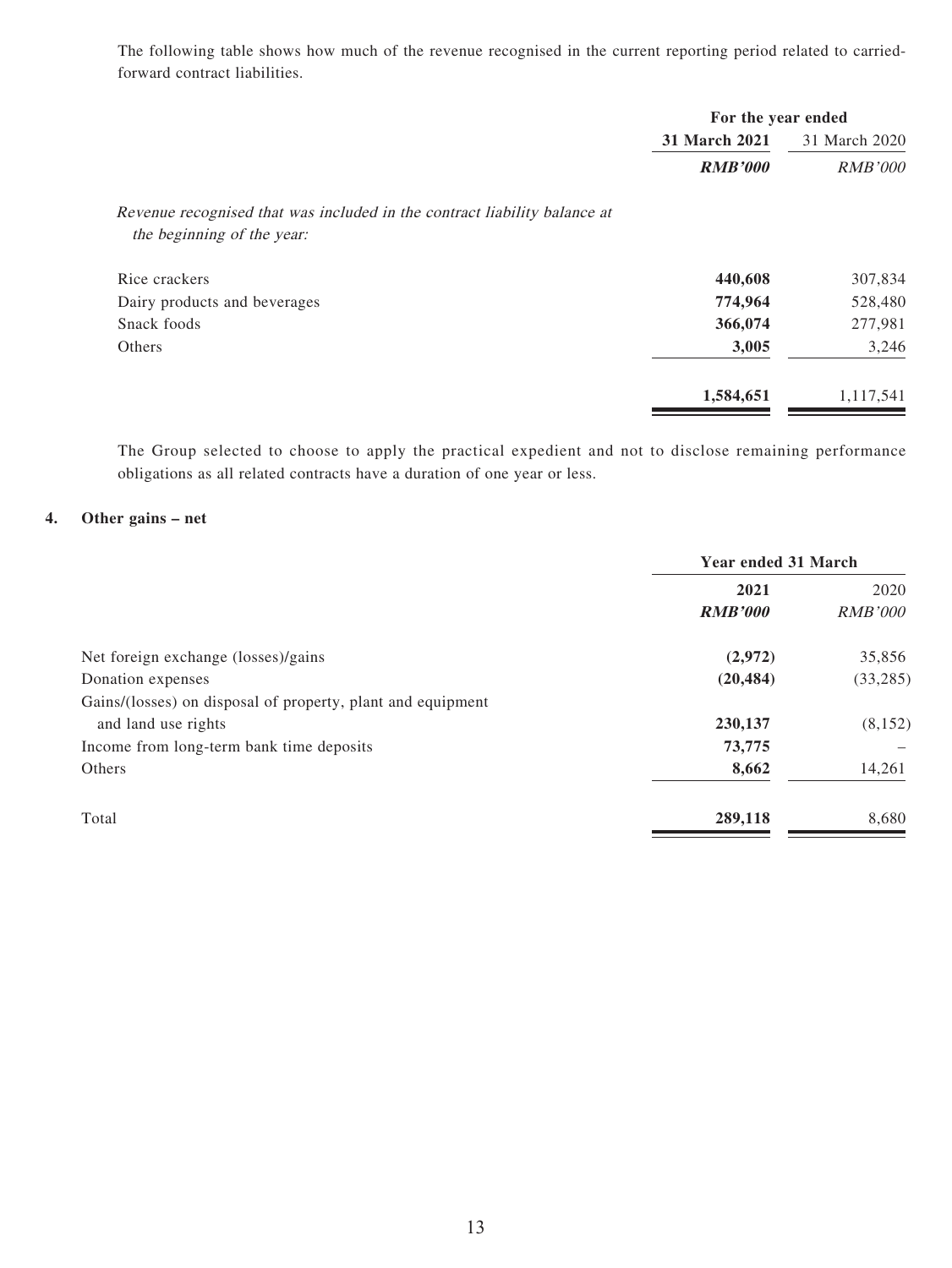#### **5. Income tax expense**

|                                                                  | Year ended 31 March |                |
|------------------------------------------------------------------|---------------------|----------------|
|                                                                  | 2021                | 2020           |
|                                                                  | <b>RMB'000</b>      | <i>RMB'000</i> |
| Current income tax                                               |                     |                |
| Current income tax on profits for the year                       | 1,568,502           | 1,277,536      |
| Deferred income tax                                              |                     |                |
| Withholding tax on dividends from Chinese mainland subsidiaries  | 365,000             | 180,000        |
| Origination and reversal of tax losses and temporary differences | (86,341)            | (44,990)       |
| Total                                                            | 1,847,161           | 1,412,546      |

The Company is incorporated in the Cayman Islands as an exempted company with limited liability under the Companies Law of the Cayman Islands and, accordingly, is exempted from payment of Cayman Islands income tax.

Enterprises incorporated in the Chinese mainland are subject to Corporate Income Tax ("**CIT**") mainly at rate of 25% (during the year ended 31 March 2020: 25%) during the year ended 31 March 2021.

Enterprises incorporated in other places are subject to income tax at the prevailing rates of 0% to 30% during the year ended 31 March 2021 (during the year ended 31 March 2020: 0% to 30%).

#### **6. Earnings per share**

#### (a) Basic

Basic earnings per share is calculated by dividing the profit attributable to equity holders of the Company by the weighted average number of ordinary shares in issue during the year.

|                                                                 | <b>Year ended 31 March</b> |                |
|-----------------------------------------------------------------|----------------------------|----------------|
|                                                                 | 2021                       |                |
|                                                                 | <b>RMB'000</b>             | <i>RMB'000</i> |
| Profit attributable to equity holders of the Company (RMB'000)  | 4,157,809                  | 3,649,215      |
| Weighted average number of ordinary shares in issue (thousands) | 12,288,575                 | 12,422,335     |
|                                                                 | <b>RMB</b>                 | <b>RMB</b>     |
| Basic earnings per share                                        | 33.83 cents                | 29.38 cents    |

#### (b) Diluted

Diluted earnings per share are the same as the basic earnings per share since the Company does not have diluted shares.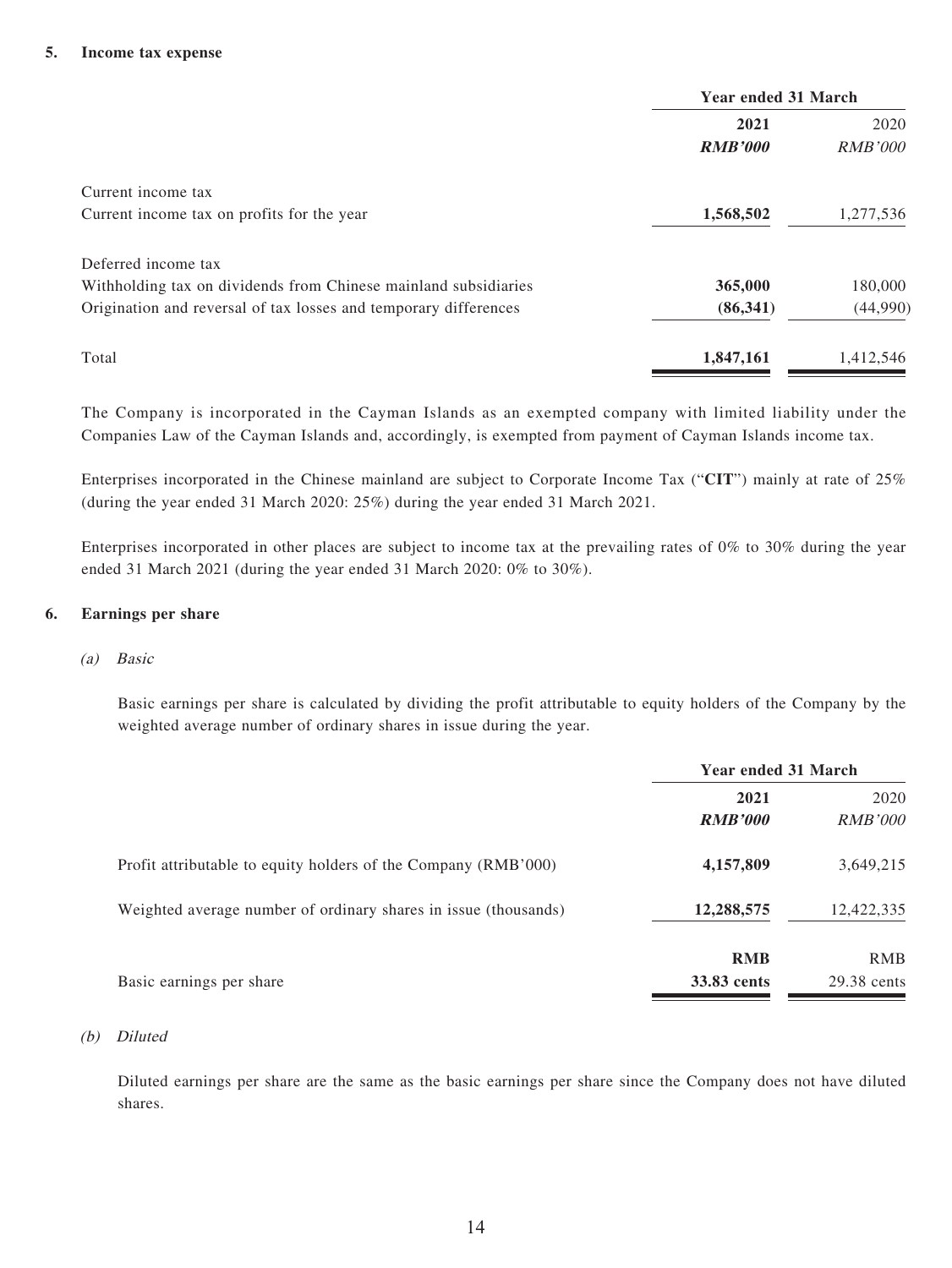#### **7. Dividends**

|                                                                            | Year ended     | Year ended     |
|----------------------------------------------------------------------------|----------------|----------------|
|                                                                            | 31 March       | 31 March       |
|                                                                            | 2021           | 2020           |
|                                                                            | <b>RMB'000</b> | <i>RMB'000</i> |
| Interim dividend paid of US0.65 cent (for the year ended 31 March 2020:    |                |                |
| US0.64 cent) per ordinary share                                            | 521,051        | 557,138        |
| Proposed final dividend of US1.46 cents (for the year ended 31 March 2020: |                |                |
| $US2.42$ cents) per ordinary share (note (a))                              | 1,188,950      | 2,125,530      |
| Proposed special dividend of for the year ended 31 March 2020:             |                |                |
| $US1.10$ cents per ordinary share (note (b))                               |                | 966,547        |
|                                                                            | 1,710,001      | 3.649.215      |

- (a) On 22 June 2021, the Board recommended the payment of a final dividend of US1.46 cents (for the year ended 31 March 2020: US2.42 cents) per ordinary share, totalling RMB1,188,950,000 (for the year ended 31 March 2020: RMB2,125,530,000) for the year ended 31 March 2021. The proposed final dividend in respect of the year ended 31 March 2021 is calculated based on the total number of shares in issue as at the date of this report. The payment of the proposed final dividend is to be approved by the shareholders at the Company's forthcoming Annual General Meeting. The financial statements do not reflect this dividend payable.
- (b) For the year ended 31 March 2020, special dividend of US1.10 cents per ordinary share was recommended, totalling RMB966,547,000. The financial statements as at 31 March 2020 did not reflect this dividend payable.

The dividends paid during the year ended 31 March 2021 amounted to RMB3,511,235,000, comprising the final dividend and special dividend of RMB2,990,184,000 for the year ended 31 March 2020 and the interim dividend of RMB521,051,000 for the year ended 31 March 2021, which were paid in September 2020 and December 2020 respectively.

#### **8. Trade receivables**

|                                                     | 31 March<br>2021 | 31 March<br>2020 |
|-----------------------------------------------------|------------------|------------------|
|                                                     | <b>RMB'000</b>   | <b>RMB'000</b>   |
| Trade receivables                                   |                  |                  |
| - from third parties                                | 966,438          | 886,717          |
| - from related parties                              | 15,689           | 15,494           |
|                                                     | 982,127          | 902,211          |
| Less: provision for impairment of trade receivables | (62,095)         | (55, 467)        |
| Trade receivables, net                              | 920,032          | 846,744          |

Most of the Group's sales are on cash-on-delivery basis whereas those made through modern distribution channels are normally on credit terms ranging from 60 to 90 days (for the year ended 31 March 2020: 60 to 90 days).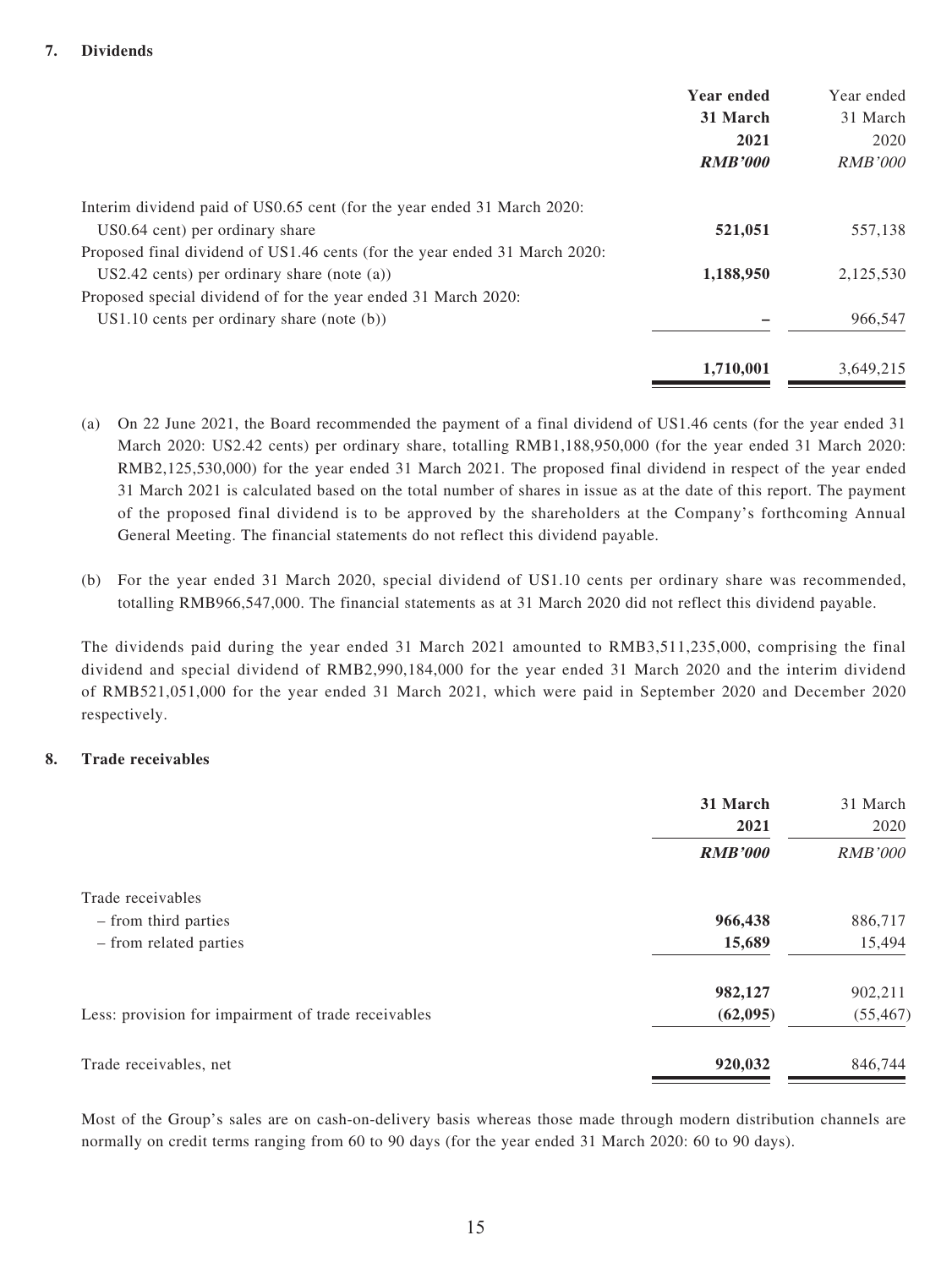As at 31 March 2021 and 31 March 2020, the ageing analysis of trade receivables based on invoice date is as follows:

|                | 31 March       | 31 March       |
|----------------|----------------|----------------|
|                | 2021           | 2020           |
|                | <b>RMB'000</b> | <b>RMB'000</b> |
| Within 60 days | 386,828        | 382,742        |
| $61-90$ days   | 316,862        | 187,662        |
| 91-180 days    | 202,668        | 237,273        |
| 181-365 days   | 30,926         | 20,153         |
| Over 365 days  | 44,843         | 74,381         |
| Total          | 982,127        | 902,211        |

The carrying amounts of the Group's trade receivables approximated their fair values as at the balance sheet dates.

The maximum exposure of the Group to credit risk at the reporting date is the carrying value of trade receivables as mentioned above. The Group does not hold any collateral as security.

The Group applies the HKFRS 9 simplified approach to measuring expected credit losses which uses a lifetime expected loss allowance for all trade receivables.

#### **9. Trade payables**

| 31 March       | 31 March       |
|----------------|----------------|
| 2021           | 2020           |
| <b>RMB'000</b> | <i>RMB'000</i> |
| 943,281        | 1,093,092      |
|                |                |

The ageing analysis of the trade payables as at 31 March 2021 and 31 March 2020 is as follows:

|                 | 31 March<br>2021 | 31 March<br>2020 |
|-----------------|------------------|------------------|
|                 | <b>RMB'000</b>   | <b>RMB'000</b>   |
| Within 60 days  | 817,867          | 985,783          |
| 61 to 180 days  | 97,920           | 82,972           |
| 181 to 365 days | 9,896            | 11,584           |
| Over 365 days   | 17,598           | 12,753           |
| Total           | 943,281          | 1,093,092        |

The carrying amounts of trade payables approximated their fair values as at the balance sheet dates.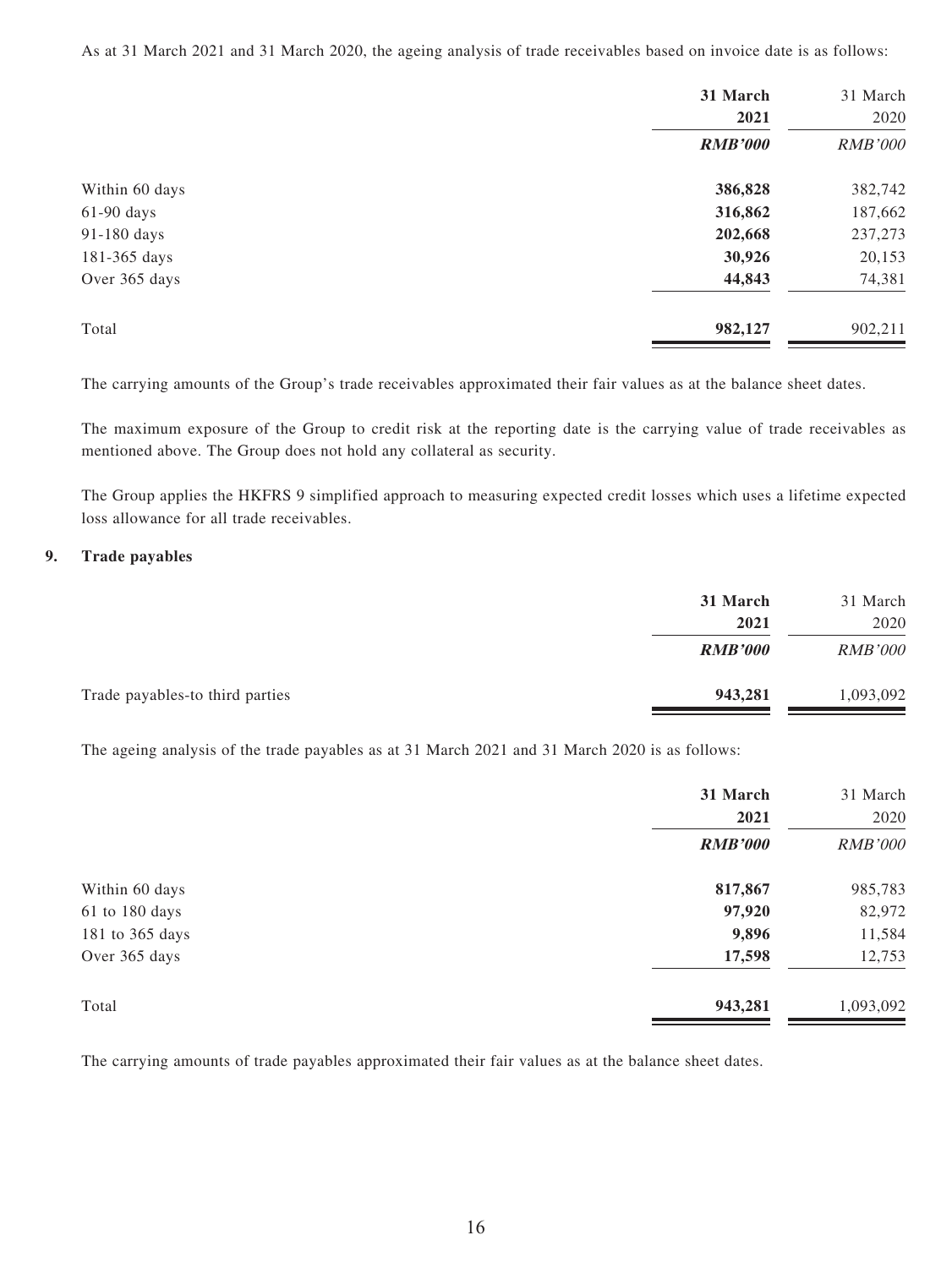### **CHAIRMAN'S STATEMENT**

Dear shareholders:

Although the world is still wrestling with the uncertainties of COVID-19 pandemic along its path towards recovery, with the widespread use of vaccine, countries across the globe are gradually stepping out of the gloom and getting back on track. Thanks to its effective prevention and control of the pandemic, China will be best positioned to benefit from the recovery of economy and market demand, and will see abundant opportunities and growth momentum across all industries.

In 2020FY, under the spirit of "those who are brave are fearless and those who are strong are invincible" of all Want Want employees and customers, revenue and net profit attributable to equity holders of the Company increased by 9.5% and 13.9% as compared with those of 2019FY to RMB21,998 million and RMB4,158 million, respectively. In particular, operating profit increased by 19.4% year-on-year to RMB5,736 million. On behalf of the Board, I would like to express my most sincere gratitude to all our staff for their effort and dedication. The Company is prosperous and likewise are its employees.

As Want Want has numerous different product lines, production quality control has been our challenge all along, but this may also give rise to opportunities for future growth. In recent years, the management has been working hard on developing different new sales channels with the strategic objective of exploring consumers of different ages through a multi-brand strategy. These efforts have begun to take shape and yield results. In future, we will consolidate talents within the organization, take full advantage of both online and offline channels and leverage our existing resources in production and research and development, to launch more and more new products, so as to enable Want Want to continue to thrive and flourish, and by building on the solid foundation that it has already laid.

In face of the new normal state of consumption in the post-pandemic era, I ask our management to extend last year's "year of learning" into this year, and make strides towards the three major goals of "safety", "innovation" and "changes". Only a constant pursuit of perfection in product quality from inside out, will ensure that the reputation of the Want Want brand will remain high among generations of consumers. I consider that our top competitive advantage is consumers' trust in our products which we have earned over the years. Despite uncertainties along the path ahead, all our employees will do their best and strive for an excellent Want Want in the future.

#### **Tsai Eng-Meng**

Chairman of the Board and Chief Executive Officer

22 June 2021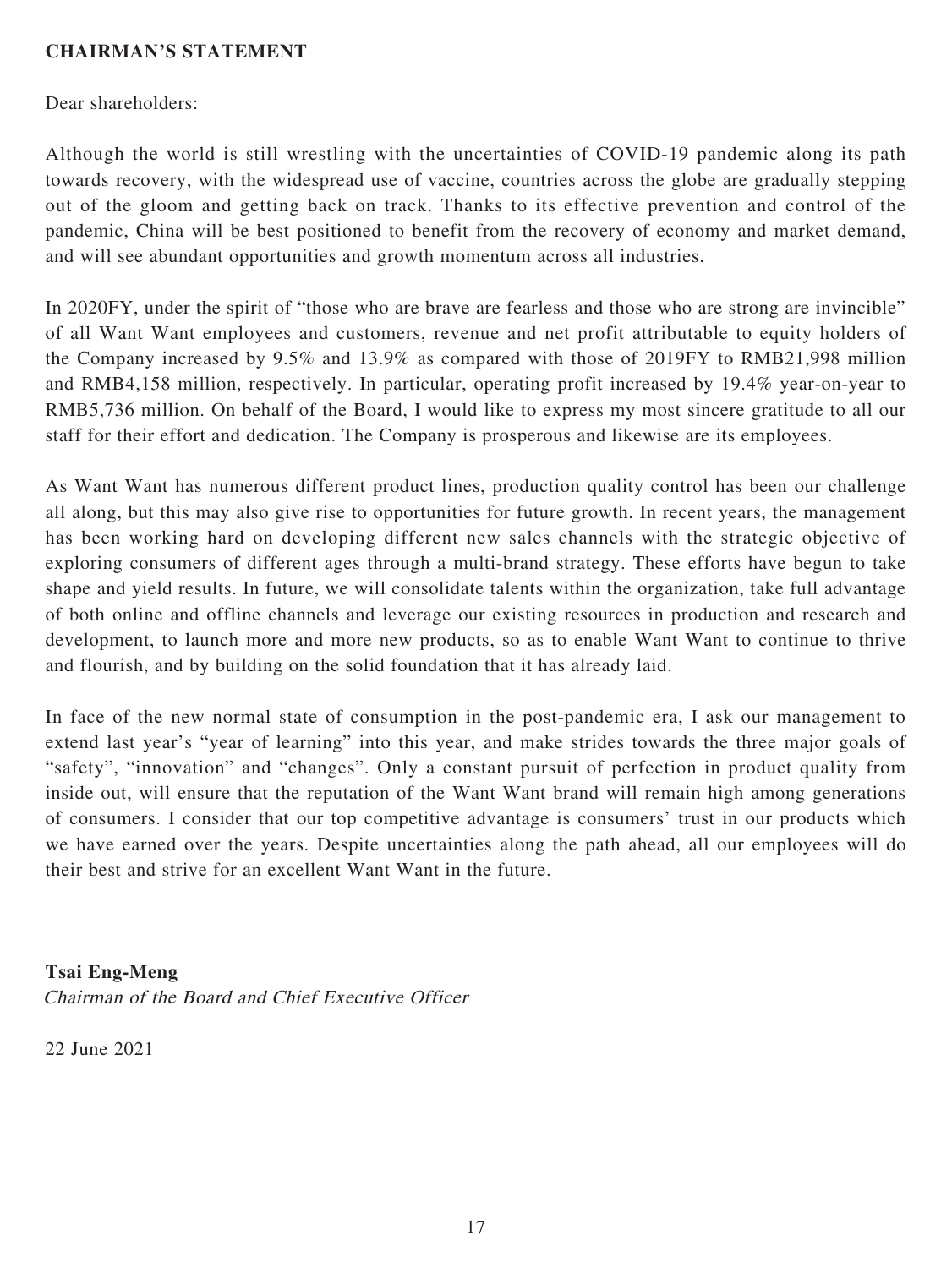# **MANAGEMENT DISCUSSION AND ANALYSIS**

### **SUMMARY**

Total revenue of the Group for 2020FY increased by 9.5% as compared with that of 2019FY, of which the revenues from dairy products and beverages as well as snack foods segments both achieved doubledigit growth year-on-year, while all channels in mainland China achieved rapid growth. This was due mainly to the Group's constant pursuit of quality, which has built a foundation of trust from our consumers; our dynamic digital marketing, which has enhanced emotional exchange with consumers; as well as the development of diversified emerging channels coupled with the implementation of brand differentiation strategy by the Group. Notwithstanding the ever-changing external environment, the implementation of these strategies has enabled the Group to grow at a steady but accelerating pace.

### **(I) Intensive development and diversification of channels**

#### **1. Intensive development of traditional channels**

Revenue from the traditional channels achieved a high-single-digit year-on-year growth rate in 2020FY, of which revenue from core products such as "Hot-Kid Milk", beverages, popsicles, and candies, each achieved double-digit growth. Revenue from the traditional channels has shown a gradual and steady growth trend since 2017FY (the financial period from 1 April 2017 to 31 March 2018), which was mainly attributable to:

- (i) Empowerment of the development of distributors: the Group optimized its supply chain management, strictly managed and controlled the ageing of products, and optimized its distributor incentive policies. The Group also guided distributors to experiment with digital transformation, such as holding online live broadcast, which enabled distributors to reach consumers beyond the physical geographical boundaries, expand point-of-sales coverage and accelerate product flow.
- (ii) Lean business management: the Group expanded the range of product offerings at end points of sales, improved the quality of specialty product displays to build benchmark stores, and utilized digital tools to improve management efficiency.
- (iii) Differentiated sales and marketing strategies: the Company increased coverage of end points of sales for mature products and, at the same time, conducted targeted marketing and promotions for specialty new products.

### **2. Diversification of emerging channels**

Emerging channels accounted for a high single-digit of the Group's total revenue for 2020FY and have maintained a strong growth momentum and become one of the key drivers for revenue growth for the Group in the medium and long-term. Diversified development of emerging channels can effectively complement the coverage of offline end points of sales and has also become a platform to showcase our products and communicate effectively with consumers. At present, the Group's emerging channels are operated in two models, B2C and B2B, according to the mode of transaction.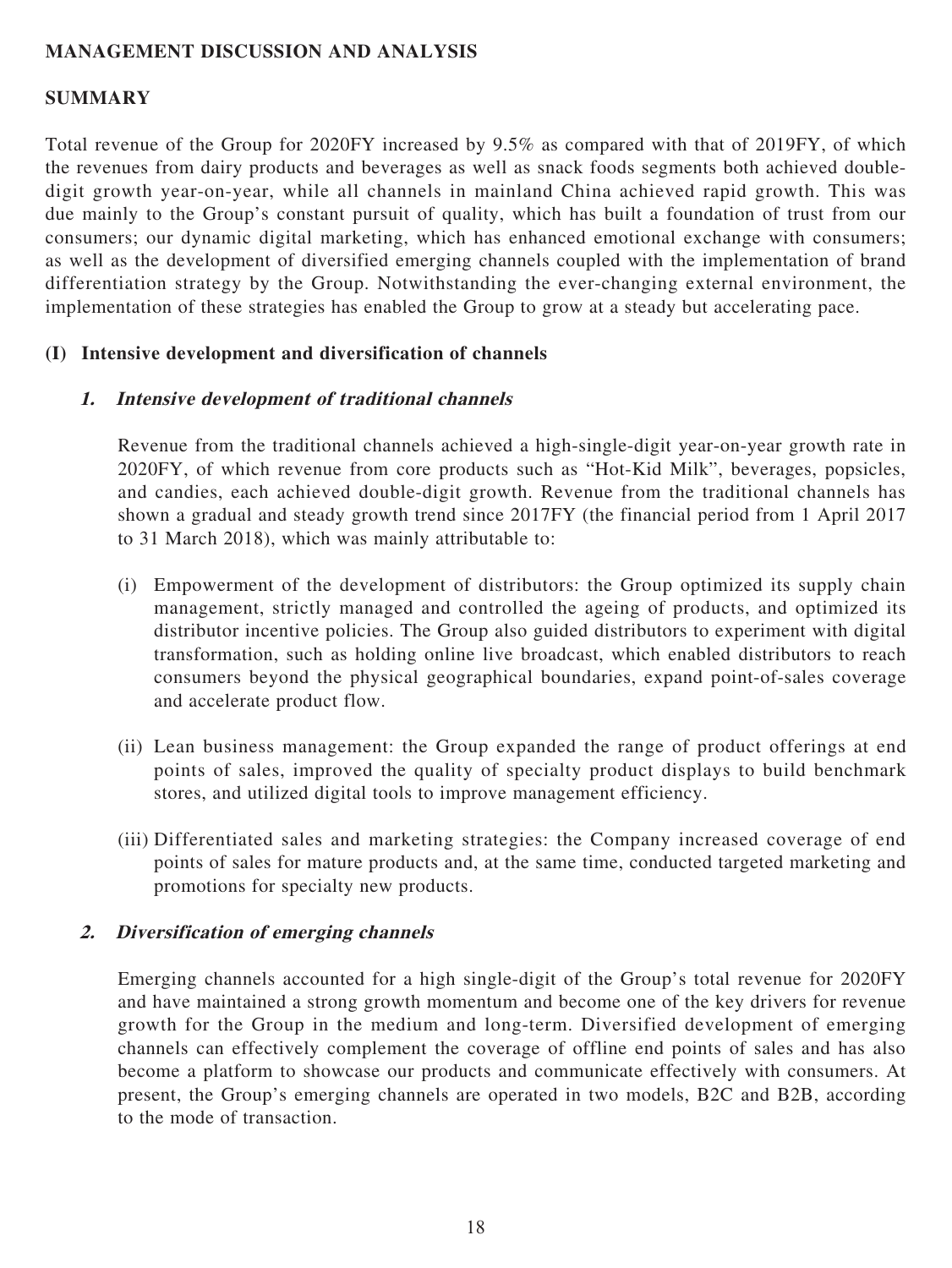The B2C model includes our self-operated flagship stores on various e-commerce platforms, vending machines, and self-developed e-shopping mall, the Want Want official online store (旺 仔旺鋪), theme stores and others. Through maintaining and managing a membership system, we have increased interaction with consumers and enhanced their awareness and trust in our brands. In 2020FY, the revenue generated from the B2C operation grew over 70% year-on-year. B2C operation has formed a complementary and mutually beneficial virtuous circle with the traditional channels and drove the steady revenue growth of the Group.

In addition to the cooperation with e-commerce platform providers and maternity channels, the Group has also developed OEM business and special channels extensively under the B2B model, fully leveraging the Group's advantage in terms of diversified products and production capacity. The OEM business enabled the Group to leverage its powerful strengths in R&D and production, boost the utilization rate of its production capacity and produce more high-quality products available for consumers to choose at online and offline stores.

### **3. Continuous development of overseas markets**

Although the overseas sales in 2020FY were to some extent affected by the pandemic, the Group remains optimistic about the medium to long-term growth potential of overseas markets. In the future, the Group will continue to push on with the development of the overseas markets and local channels, and tailor our products to meet the demand of the local consumers (Chinese, mainstream, etc.). Our Vietnam production base is expected to commence operations in 2021FY (the financial year ending 31 March 2022). Meanwhile, we continue to establish overseas entities as planned. At present, entities in Vietnam and Thailand have already commenced operations and the Group will continue to set up overseas entities in other regions in the future.

### **(II) Brand and product differentiation strategy**

Based on the characteristics of different age groups and different demands from consumers, the Group differentiated and launched a range of brands to serve consumers more precisely and extensively.

The brands successively launched by the Group included:

"Baby Mum-Mum" – a special brand of complementary foods for babies and toddlers

"Mr. Bond" (邦德) – a brand of novel beverages for youngsters

"Fix x Body" – a special brand for healthiness and nutrition

"Queen Alice" – a high-quality brand for female consumers

"Mr. Hot" – a customized brand for spicy lovers

"Shi Ji Yan" (食技研) – a new personalized brand

"Prime of Love" (愛至尊) – a brand of healthy nutritious products for middle-aged and elderly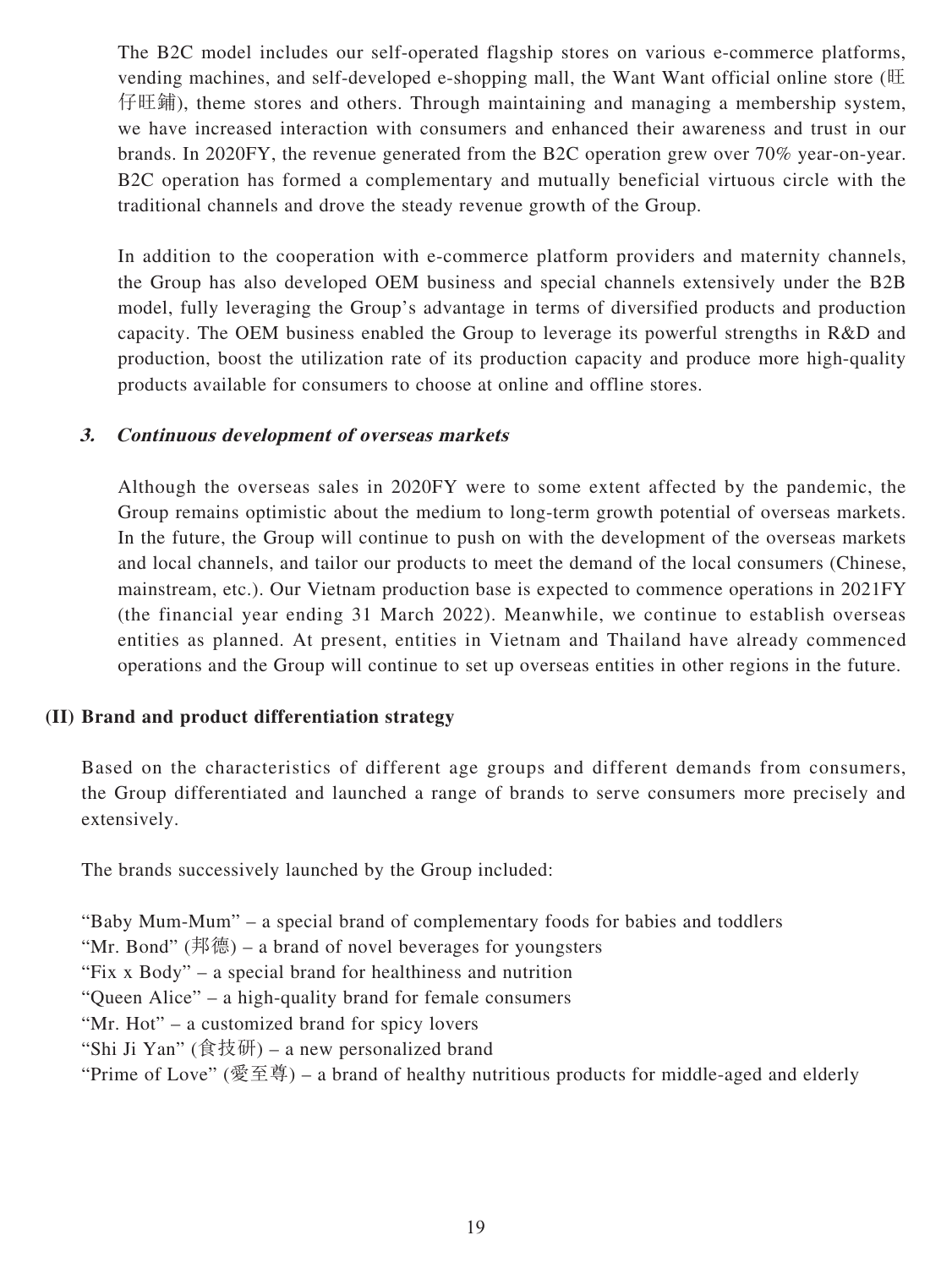The Group has also constantly rolled out products with new flavors and packaging and developed new products that meet the demands for healthy and nutritious products, novel packaging and unique flavors, satisfying the diverse needs of consumers. For example, the new products launched under the gummy series with special features such as fillings, layers and different levels of chewy textures were accompanied by the mesmerizing "Brother QQ" (QQ $\overline{H}$ ) video, which allowed the products to gain popularity rapidly. The "Want Want Dongchi" (旺旺凍痴), with unique recipe and packaging, has become the star of "room temperature" ice-cream, and the new flavor – "Hot-Kid Milk Flavor" (旺仔牛奶味) has become influential online and received recommendations throughout the Internet. In addition, the "little crayfish" puffed food under the rice cracker segment received a remarkable response after its first launch through e-commerce channels and gained popularity among young consumers.

#### **(III) Extensive and diversified digital marketing**

Through organizing extensive and creative digital marketing activities, the Group passed on the brand value of "health, happiness, vitality". We started with consumer as our core and worked with marketing mediums which have attracted extensive consumers' attention to deliver diversified marketing content and to strengthen our brand image. We built a comprehensive "Want Want fan ecosystem" loop through integration of brand building and channel marketing to support our channel and product development. Through means such as KOL's (Key Opinion Leaders) recommendation, live broadcast and cross-industry collaboration, the Group continued to strengthen consumers' awareness of the brands and products of Want Want and direct them to other channels.

#### **1. Brand IP enhancement and creative product marketing**

The Group emphasized on products' characteristics and selling points in marketing and promotion when launching new products to the market. With the theme of "no fear for the melting summer", the "Want Want Dongchi Integrated Marketing" (旺旺凍痴整合營銷) campaign promoted the sales of our popsicle product series through mesmerizing, auto-tuned videos on various self-media platforms and recommendations by external KOLs (Key Opinion Leaders). The "Want Want Tiao Dou OTV – Can't Resist Beans Series" (旺旺挑豆OTV – 真 經不起挑豆系列) and the "Different Levels of Chewy Textures of Hot-Kid QQ Gummy" (旺 仔QQ糖咬感分級) campaigns highlighted our products' characteristics to consumers through mesmerizing and brain-washing marketing videos. The "Whoops! Why Is It So Delicious" (哎 呦!怎麼這麼好吃) campaign involved the setting up of a virtual food academy in collaboration with Bilibili and Weibo, which were popular among Generation Z, with virtual characters loved by young consumers to get these consumers to know Want Want's products.

The Group strengthened the Want Want brand through cross-industry collaboration and building of brand IP. During the pandemic, the Group rolled out the inspiring "Hot-Kid Milk Occupational Cans" to pay tribute to those who were fighting on the frontlines of the pandemic. The Group also collaborated with NetEase Music and launched a campaign of earning "Yunbei" (雲貝) by listening to music online, which could then be redeemed for snacks at Want Want vending machines offline. The project won the "12th Golden Mouse Digital Marketing Contest – Cross-Industry Joint Marketing – Gold Award".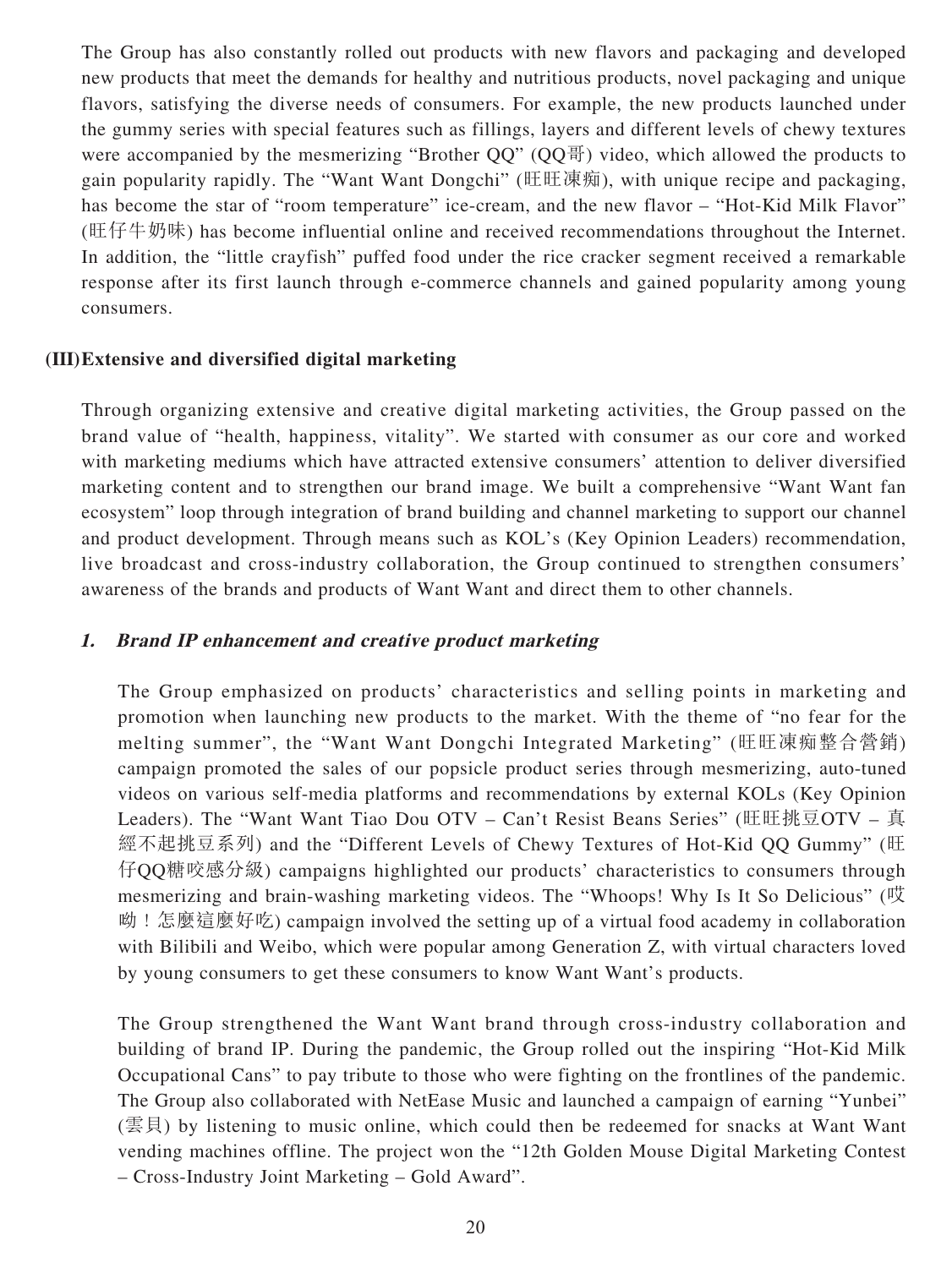#### **2. Building of Want Want Fan Ecosystem**

In recent years, the Group has continued to deliver high-quality content on popular social media platforms to accumulate incremental fans and strengthen Want Want's influence, while leveraging on the effectiveness of advertising on those platforms to promote our brands and products, thereby bringing sales and increasing brand awareness. The Group has focused on consumer-centric experience and strived to build up a pool of Want Want fans through the Hot-Kid Club, amid integrating channels and social platforms, in an effort to establish an ecosystem of Want Want fans to increase users' loyalty and enhance channel development.

#### **(IV) Improved operation and management through digitalisation**

The Group will enhance inter-regional coordination and response capabilities through digitalization and continuously optimize production layout and supply chain management to improve its overall production efficiency. The Group's factory in Jiangxi specializing in production of complementary foods for infants and young children was officially put into production in 2020 and was the first factory in the country to receive certification for rice crackers complementary food. The Group promoted accurate marketing and optimized customer experience through the use of big data and analysis, enhanced sensitivity to market opportunities, and improved efficiency of channel and sales management. The Group also empowered upstream suppliers and downstream distributors through digitalization to create vertical synergy. In the future, the Group will further open up the upstream and downstream digital chains to drive efficient operations and management.

#### **REVENUE**

Benefiting from the effective implementation of business strategies, total revenue of the Group for 2020FY grew by 9.5% as compared with that of 2019FY, reaching RMB21,998.4 million. Of which, revenue from the rice crackers segment slightly decreased by 0.5% due to impact of the pandemic both in mainland China and abroad. Revenue from the dairy products and beverages segment grew by 12.2% year-on-year and at a much faster rate in the second half of the year. Revenue from snack foods segment grew by 14.6% year-on-year, with double-digit growth in both the first and second half of the year.

The three key product segments maintained a balanced development trend, with the rice crackers and snack food segments together accounted for 49.5% and the dairy products and beverages segment accounting for 50.1% of our total revenue for 2020FY.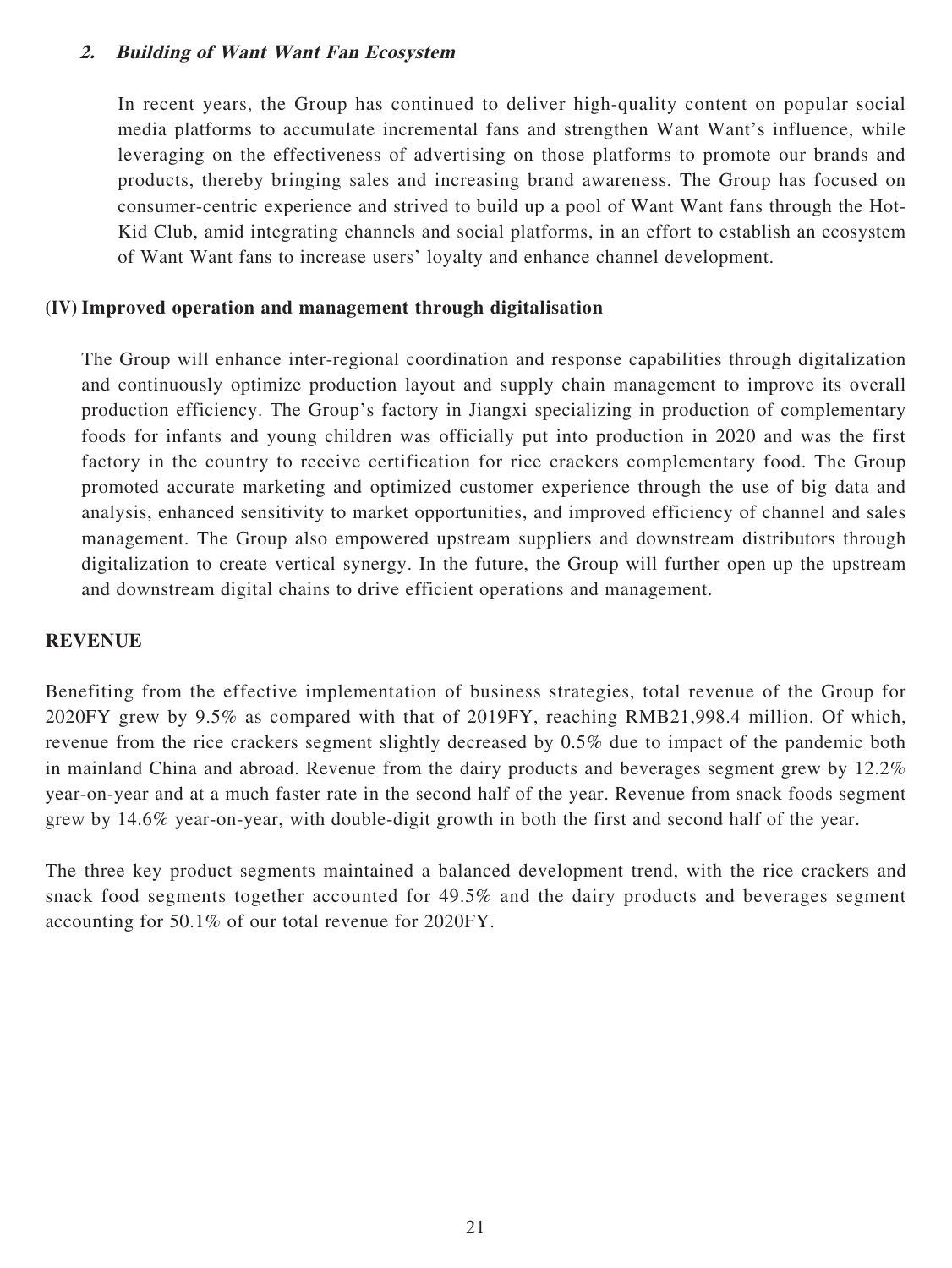### **Rice crackers**

Isolated outbreaks of the pandemic in various places of China before the 2021 Spring Festival brought uncertainty to sales and affected the delivery pace of gift packs. Meanwhile, pandemic outbreak abroad dampened the development of overseas businesses and sales. Gift packs and overseas sales, in aggregate, accounted for approximately 35% of the total revenue of the rice crackers segment in 2020FY, and their aggregate revenue decreased by mid-to-high single digit year-on-year. As a result, revenue from the rice crackers segment for 2020FY decreased by 0.5% year-on-year to RMB5,582.6 million. Among which, revenue from the core-brand rice crackers amounted to RMB4,404.6 million, representing a year-on-year increase of 1.8%.

However, the pandemic boosted the expansion of the rice crackers business in emerging channels. Through setting up channels such as e-commerce channels, special channels, vending machines and Want Want official online store (旺仔旺鋪), we expanded coverages of end points of sales and enhanced our interaction with young consumers.

The Group continued to optimize the taste and upgrade the packaging of our products, enhance their healthiness and taste and increase consumers' desire to purchase. The newly launched salty egg yolk and cheese flavored rice cracker rolls were made from carefully selected coarse grain corn and rich and mellow rice, with a solid rice aroma wrapped in sweet milk flavor, and came with a crunchy texture suitable for all ages. The upgraded packaging with vibrant colors made it suitable for display at retail outlets catching the eye of consumers.

In 2021FY, we plan to launch more new flavors and packaging for our rice crackers to meet the demand for innovation and changes in the consumer market. For gift pack products, "roasted nuts" gift packs are in the pipeline to be launched to meet the consumers' demands for items in many more other subcategories.

### **Dairy products and beverages**

The dairy products and beverages segment registered a revenue of RMB11,011.3 million in 2020FY, representing a year-on-year growth of 12.2%. The "Hot-Kid Milk", which accounted for over 90% of the revenue from the dairy products and beverages segment, grew by 11.3% year-on-year in 2020FY and the growth further accelerated at a mid-teen growth rate in the second half of the year. In addition, doubledigit growth rates were achieved across all channels in the mainland China. The beverages and other sub-categories achieved a year-on-year growth of 29.5%.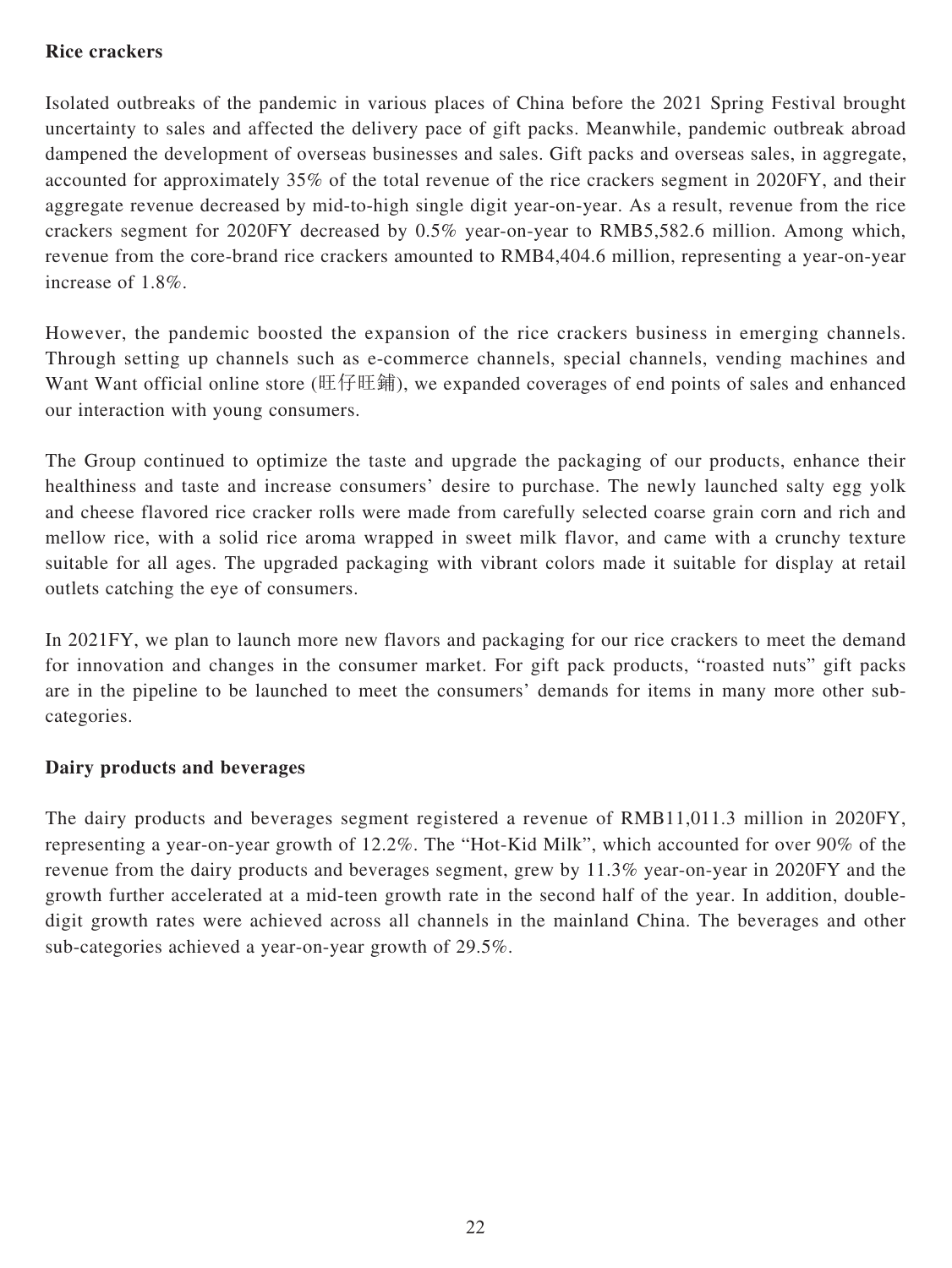Digital marketing helped to enhance our brand image. The Group launched various digital marketing campaigns, such as the launch of the uniquely designed Hot-Kid Milk Occupational Cans, posting "Vlog" videos that document the hardships across industries and crossover co-branding with takeaway platforms and delivery companies to pay tribute to every occupational group who strives hard for their dreams. We conducted a "light show" with the theme of "Working Together From the Heart, Prosperity for Everyone", which brought magnificent visual spectacle. Complemented with online and offline diversified marketing to strengthen consumers' recognition and loyalty to our Want Want brand and Hot-Kid Milk, the campaign attracted 1.85 billion page views.

Our multi-channel development strategy maximized coverage of consumers under different contexts and drove double-digit growth across all channels in the mainland China. Through the implementation of regional product development strategy and business incentive strategy, coupled with the development of catering, special and other channels, the market coverage of our products was enhanced.

Through the introduction of new products, our product range has become more and more diversified. In order to satisfy the needs of the young generation for various flavors of milk, the Group developed and launched a new series of flavored milk products, the Hot-Kid Chocolate Milk came with a better and richer flavor, using dairy ingredient imported from New Zealand and imported cocoa powder, the Nut Milk extended its reach from consumers aged 6-12 years to junior and senior high school students as nuts are considered as having high nutritional value and beneficial to intellectual development, thereby expanding the consumer age groups of our Hot-Kid branded dairy products. Benefiting from the intensive market cultivation and control over pace of sales across all channels, revenue from the beverage segment achieved a rapid growth of 29.5% year-on-year in 2020FY, with the emerging channels doubling their revenue.

In 2021FY, the Group will continue to further its market cultivation and expand its product portfolios, along with customer incentive policies as well as online and offline marketing efforts in a bid to raise product awareness and drive sales and boost the performance of the dairy products and beverage segment.

### **Snack foods**

In 2020FY, revenue from the snack foods segment amounted to RMB5,312.7 million, representing a year-on-year increase of 14.6%, of which, revenue from popsicles, candies, and beans, jellies and others increased by 24.3%, 16.5%, and 9.1% respectively. Traditional channels achieved double-digit growth year-on-year while revenue from emerging channels and overseas markets achieved breakthrough growth as a result of further development of products in emerging channels and overseas markets.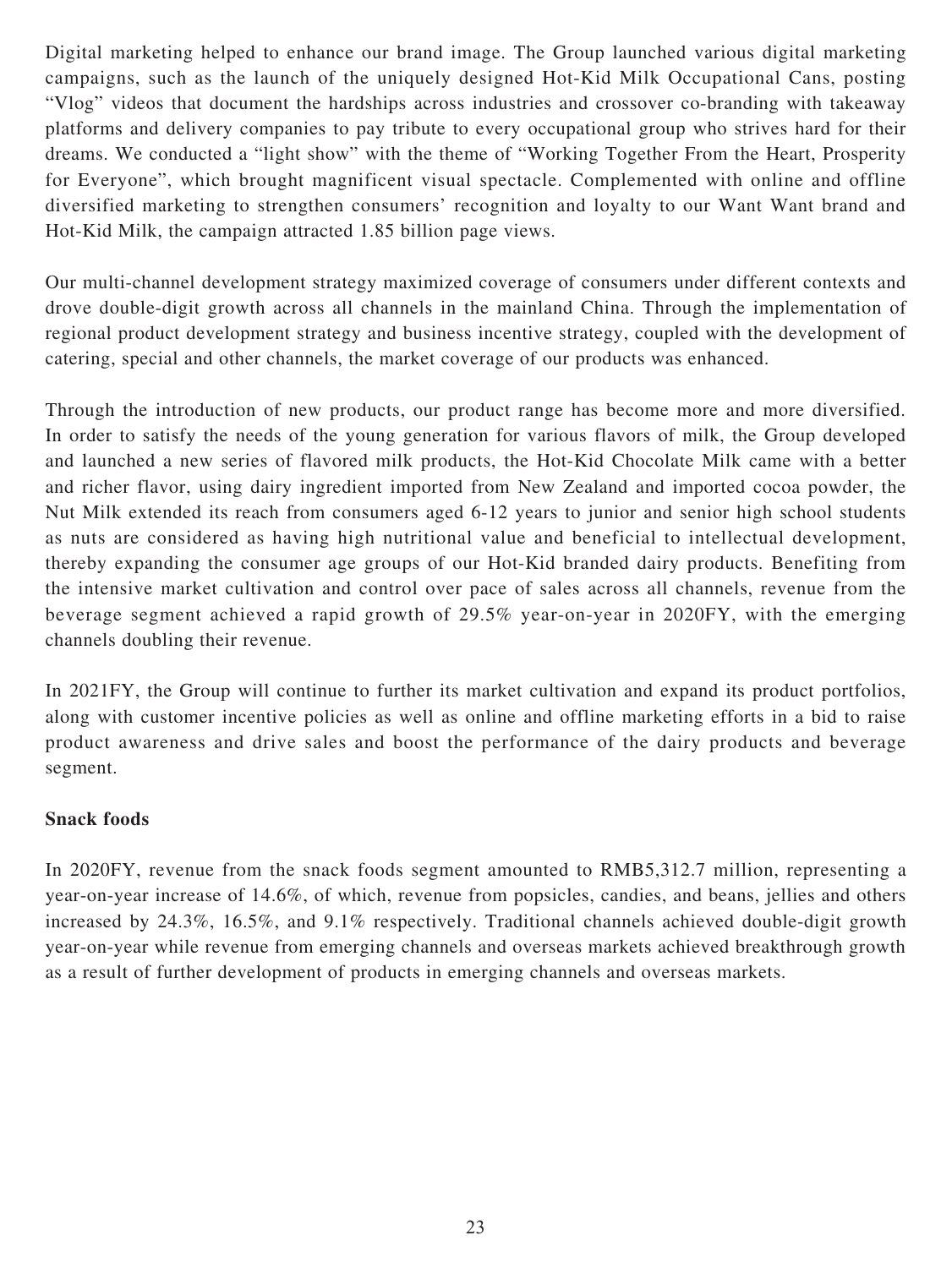Due to the relatively low base of comparison as a result of the unfavourable weather conditions in 2019FY, revenue from the popsicles sub-category grew by 24.3% year-on-year in 2020FY. Revenue from traditional channels grew by double-digit year-on-year, while revenue from emerging channels was more than two times that of 2019FY as a result of our efforts in developing online sales and launching new products. Diversified digital marketing and social media promotion enhanced consumers' awareness of our products. Expansion to cold drink customers increased the market coverage of our products. Our new product, Dongchi (凍痴), being packaged and served in a unique way along with a variety of popular flavors, for example, the new "Hot-Kid Milk Flavor" that was launched in 2020FY was well received by the post-90s and post-00s consumer groups, achieving a milestone of selling 100 million pieces in 2020FY.

Benefiting from product upgrades, development of new flavors, and diversified channel expansion, revenue from the candies sub-category increased by 16.5% year-on-year. The upgraded Hot-Kid QQ gummy achieved satisfactory results in selected regions through policy incentives. An upgrade of the Hot-Kid Milk chewy, the Hot-Kid Tea Milk chewy, enriched with real tea powder, is a perfect blend of tea aroma and mellow milk. It came with a special milk tea cup-shaped bag to cater for the present "milk tea boom" and attracted young people to consume and to recommend spontaneously. The first gummy gift pack was launched in the Spring Festival to satisfy consumers' demand for a variety of flavors and was well received by consumers. Meanwhile, candies business also achieved good results in terms of emerging channels and overseas market development.

In 2020FY, revenue from the beans, jellies and other sub-category continued to grow positively as we enriched our product range through intensive development of high-potential products as well as active development of new packaging and flavors. In particular, beans products achieved double-digit revenue growth. New products under the beans sub-category, pepper beans (椒麻豆果) and garlic beans (蒜片豆 果), a perfect combination of the small crisps (小小酥) and chili crisps (辣椒酥) with the bean products, tempt the taste buds of consumers and present an appetizing imagery. The two new Want Want "Soft Pudding" (旺旺嫩布丁) with avocado flavor and lactobacillus flavor, featuring selected real avocado jam and whey ferment to satisfy consumers' health-conscious aspirations and allow them to enjoy a delicious yet healthy treat.

# **COST OF SALES**

The cost of sales of the Group for 2020FY amounted to RMB11,392.9 million, representing a yearon-year increase of 9.1% which was in line with the Group's revenue growth of 9.5%. In addition, benefiting from the diversification of raw materials and packaging materials, the overall unit cost of production remained relatively stable on a year-on-year basis. However, future price increase in major raw materials, such as milk powder, packaging materials, etc. would have an impact on our costs.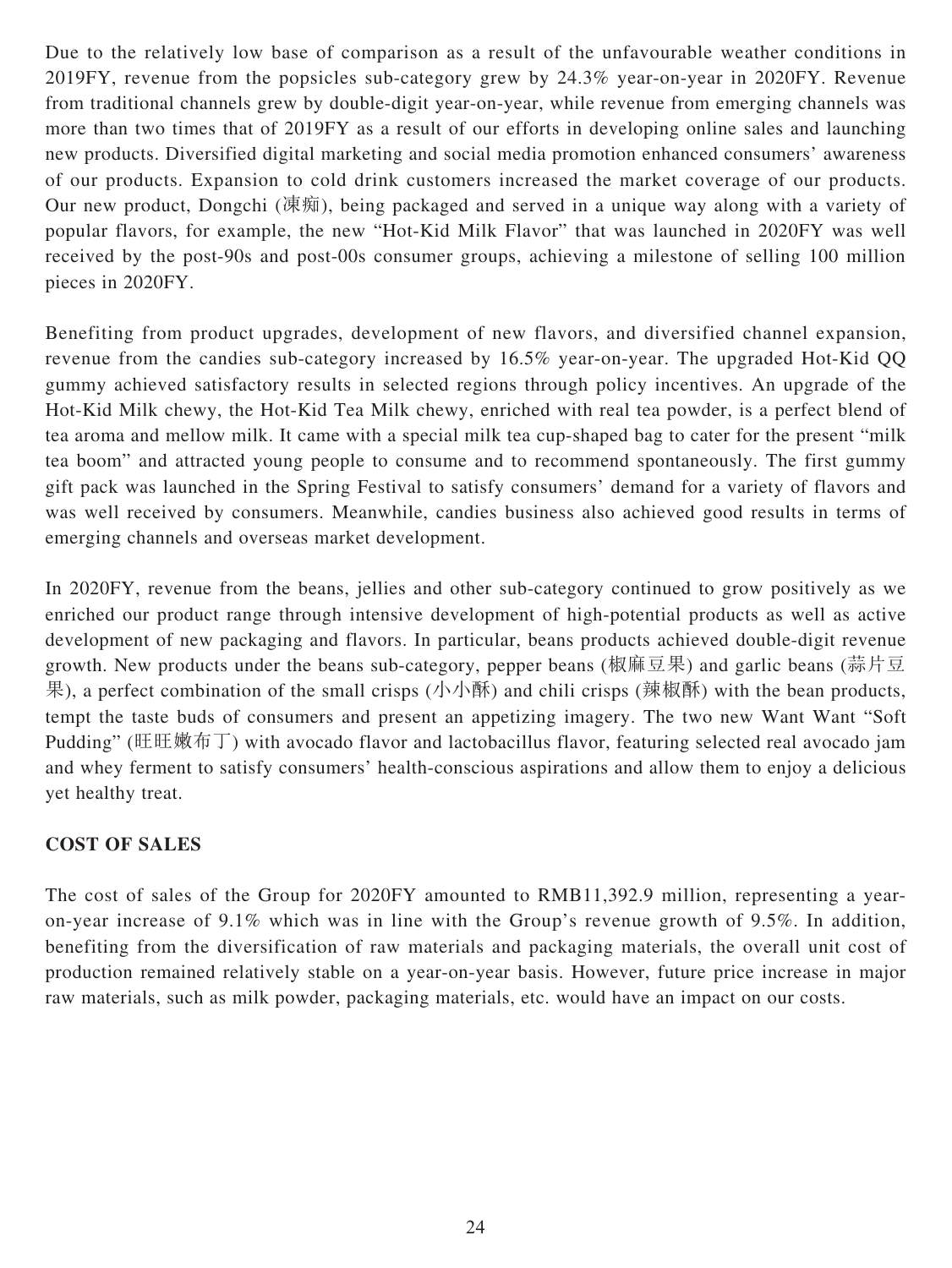#### **GROSS PROFIT**

The gross profit margin of the Group for 2020FY increased by 0.2 percentage point to 48.2% as compared with that of the previous year. Gross profit amounted to RMB10,605.5 million, representing a year-on-year increase of 9.8%. This was due mainly to the topline increase by 9.5%. In addition, the brands and products sold through the rapidly expanding emerging channels were distinctive and enjoyed higher profitability, boosting the Group's overall gross profit margin level. The Group will continue to optimize the layout planning and the automation level of its production lines to further enhance the production efficiency and maintain healthy profitability of its products.

#### **Rice crackers**

The gross profit margin of rice crackers segment was 46.1% for 2020FY, remained at the same level as that of 2019FY. Moving forward, the Group will continue to optimize its production cost structure through optimization of the production line layout and the promotion of automation.

#### **Dairy products and beverages**

The gross profit margin of the dairy products and beverages segment was 49.6% for 2020FY, representing an increase of 0.6 percentage point as compared with that of 2019FY. This was due mainly to a slight decrease in the prices of certain key raw materials over the previous year, coupled with an improvement in product profitability resulting from new product launch and channel expansion.

#### **Snack foods**

The gross profit margin of the snack foods segment was 47.7% for 2020FY, representing a year-onyear decrease of 0.7 percentage point. This was due mainly to a slight increase in the costs of some major packaging materials and raw materials as compared with those of the same period in the previous year. The Group will continue to optimize its product mix, launch new products with high gross profit margins and increase the utilization rate of its production facilities to maintain a healthy profitability of snack foods segment.

### **DISTRIBUTION COSTS**

The distribution costs for 2020FY amounted to RMB2,765.6 million, representing a decrease of RMB25.44 million or 0.9% as compared with those of 2019FY. Distribution costs as a percentage of revenue decreased by 1.3 percentage points year-on-year to 12.6%. Among which, staff costs as a percentage of revenue decreased by 0.9 percentage point to 4.5% as compared with those of 2019FY, due mainly to the combined effect of the increase in revenue and the decrease in the number of sales representatives. Transportation expense to revenue ratio was 4.0%, remaining at the same level as that of 2019FY. Advertising and promotion expenses as a percentage of revenue also decreased by 0.4 percentage point to 2.5% as compared with those of 2019FY, due mainly to the suspension of some of the advertising activities in the first half of the year as a result of the pandemic. The Group will continue to monitor its marketing cost efficiency.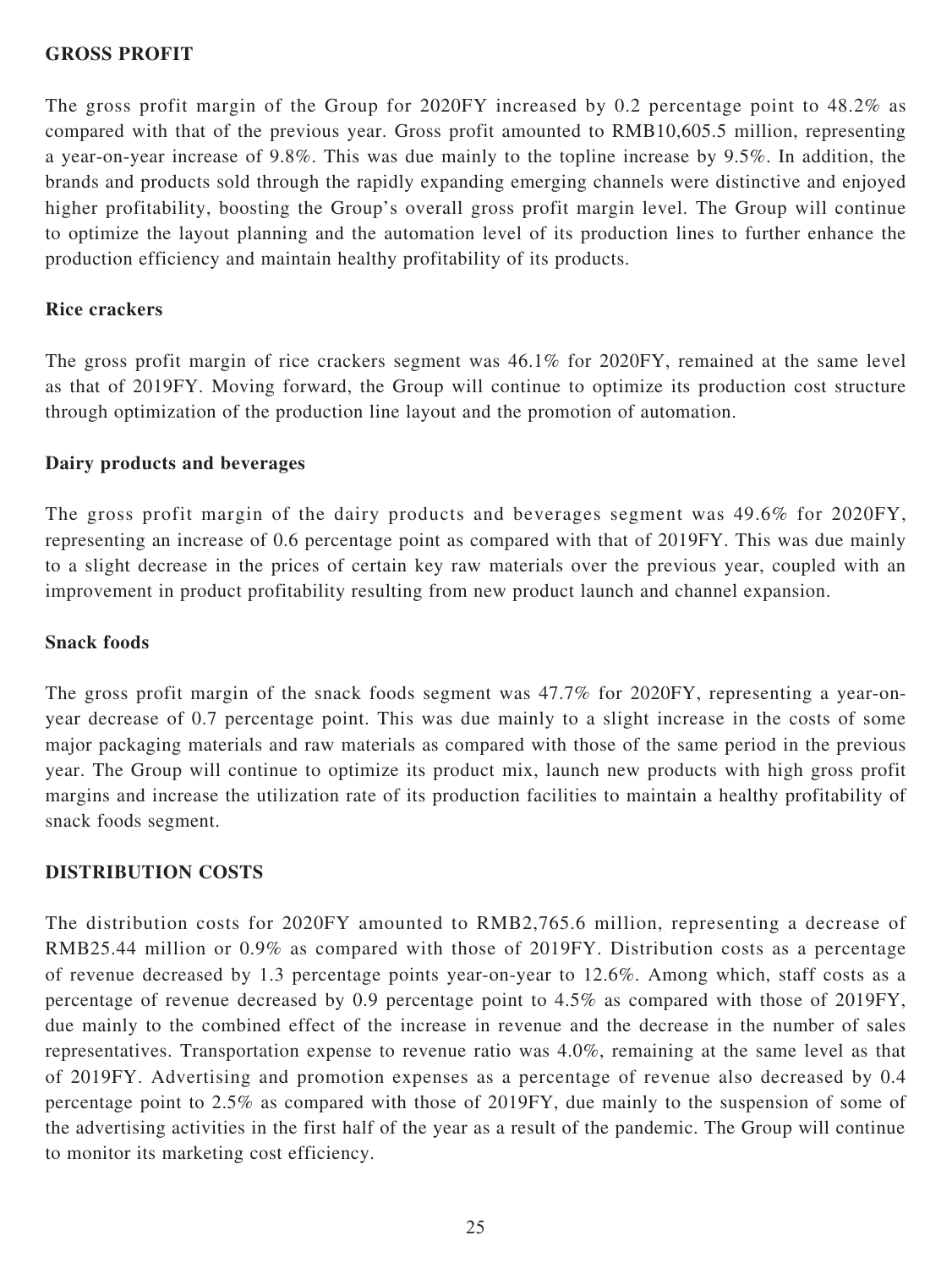#### **ADMINISTRATIVE EXPENSES**

The Group's administrative expenses for 2020FY amounted to RMB2,713.4 million, representing an increase of RMB228.0 million or 9.2% as compared with those of 2019FY. It was due mainly to the increase in research and development expenses and the increase in employees' salaries. Administrative expenses as a percentage of revenue was 12.3%, basically remained at a similar level as those of 2019FY.

### **OPERATING PROFIT**

The Group's operating profit for 2020FY amounted to RMB5,736.2 million, representing a year-on-year increase of RMB930.2 million or 19.4%. The operating profit margin increased by 2.2 percentage points year-on-year to 26.1%, which was due mainly to improved operating leverage and efficiency as a result of revenue growth and better expenses management.

# **INCOME TAX EXPENSE**

The Group's income tax expense for 2020FY amounted to RMB1,847.2 million, and the income tax rate was 30.8%, representing an increase of 2.8 percentage points as compared with that for 2019FY. It was due mainly to the Group's plan to use its internal funds to meet the possible funding needs for repayment of bank borrowings and the maturing bonds due 2022 and overseas market development in 2021FY. Therefore, the Group increased the amount of withholding tax provision for subsequent profit distribution from the subsidiaries.

# **PROFIT ATTRIBUTABLE TO EQUITY HOLDERS OF THE COMPANY**

Profit attributable to equity holders of the Company for 2020FY amounted to RMB4,157.8 million, representing an increase of 13.9% as compared with that of 2019FY. The margin of profit attributable to equity holders was 18.9%, representing a year-on-year increase of 0.7 percentage point.

# **LIQUIDITY AND CAPITAL RESOURCES**

### **Cash and borrowings**

As at 31 March 2021, the net cash of the Group (total cash and bank deposits (including long-term bank time deposits) net of total borrowings) amounted to RMB9,098.0 million (31 March 2020: RMB8,376.3 million), representing an increase of RMB721.7 million as compared with that as at 31 March 2020. This was due mainly to net cash generated from operating activities during the year amounted to RMB5,415.6 million. The Group still has sufficient cash reserves after payment of dividends (RMB3,511.2 million) and share repurchases (RMB1,601.1 million).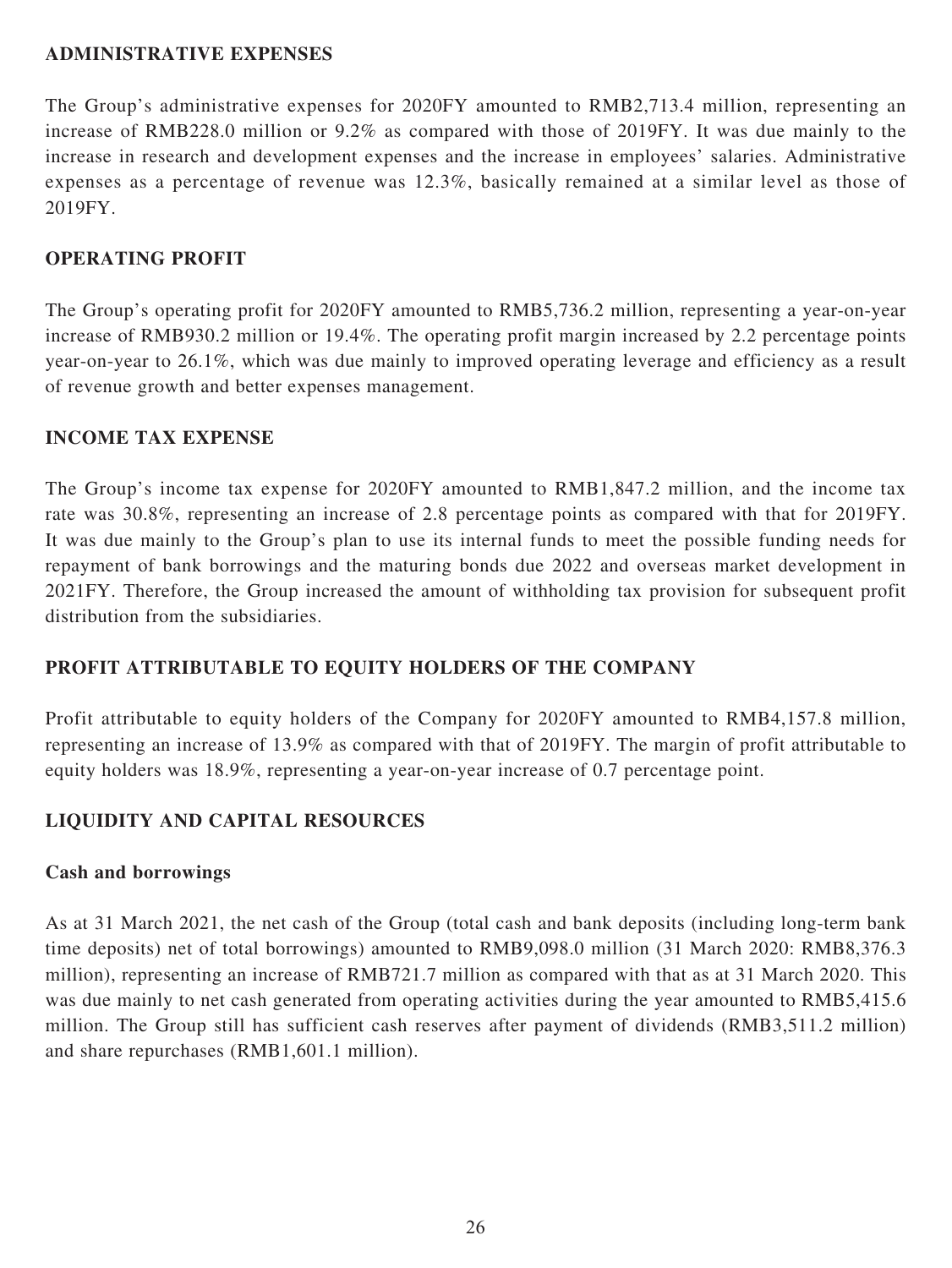We finance our operations and capital expenditure primarily by cash flows generated from internal operations as well as banking facilities provided by our principal bankers. As at 31 March 2021, our cash and bank deposits balance (including long-term bank time deposits of RMB2,850.0 million) amounted to RMB18,931.1 million (in which, RMB accounted for approximately 96.8%, being approximately RMB18,331.6 million), representing an increase of RMB1,674.1 million as compared with RMB17,256.9 million as at 31 March 2020, with a strong cash position.

As at 31 March 2021, our total borrowings amounted to RMB9,833.1 million (31 March 2020: RMB8,880.7 million), representing an increase of RMB952.4 million as compared with those as at 31 March 2020. Among which, short-term borrowings amounted to RMB3,340.0 million (31 March 2020: RMB587.1 million), representing an increase of RMB2,752.9 million as compared with those as at 31 March 2020; long-term borrowings, including the guaranteed bonds issued, amounted to RMB6,493.2 million (31 March 2020: RMB8,293.6 million), representing a decrease of RMB1,800.4 million as compared with those as at 31 March 2020.

In April 2017, the Group issued 5-year term guaranteed bonds with a face value of US\$500.0 million and a coupon rate of 2.875% (the "Bonds"). As at 31 March 2021, the balance of the Bonds payable amounted to US\$498.1 million (31 March 2020: US\$496.4 million).

The Group's net gearing ratio (total borrowings net of cash and bank deposits (including long-term bank time deposits) as a ratio of total equity (excluding non-controlling interests)) as at 31 March 2021 was -0.61 time (31 March 2020: -0.55 time). At present, the Group maintains sufficient cash and available banking facilities for its working capital requirements and for capitalizing on any potential investment opportunities in the future. The management will from time to time make prudent financial arrangements and decisions to address changes in the domestic and international financial environment.

### **Cash flow**

A net cash inflow of RMB5,415.6 million was generated from our operating activities, representing a year-on-year increase of 11.8% as compared with that of 2019FY. Net cash outflow for financing activities was RMB3,633.9 million, consisting mainly of dividend payments of RMB3,511.2 million, cash outflow for share repurchases of RMB1,601.1 million and net borrowing inflow of RMB1,565.2 million. After taking into account the above operating and financing activities, net cash inflow was RMB1,781.7 million. The net cash outflow of investing activities was RMB2,914.2 million, after the placement of RMB2,850.0 million cash to long-term bank time deposits. As a result, the cash and cash equivalents as at 31 March 2021 were RMB16,081.1 million, plus long-term bank time deposits of RMB2,850.0 million, for a total of RMB18,931.1 million.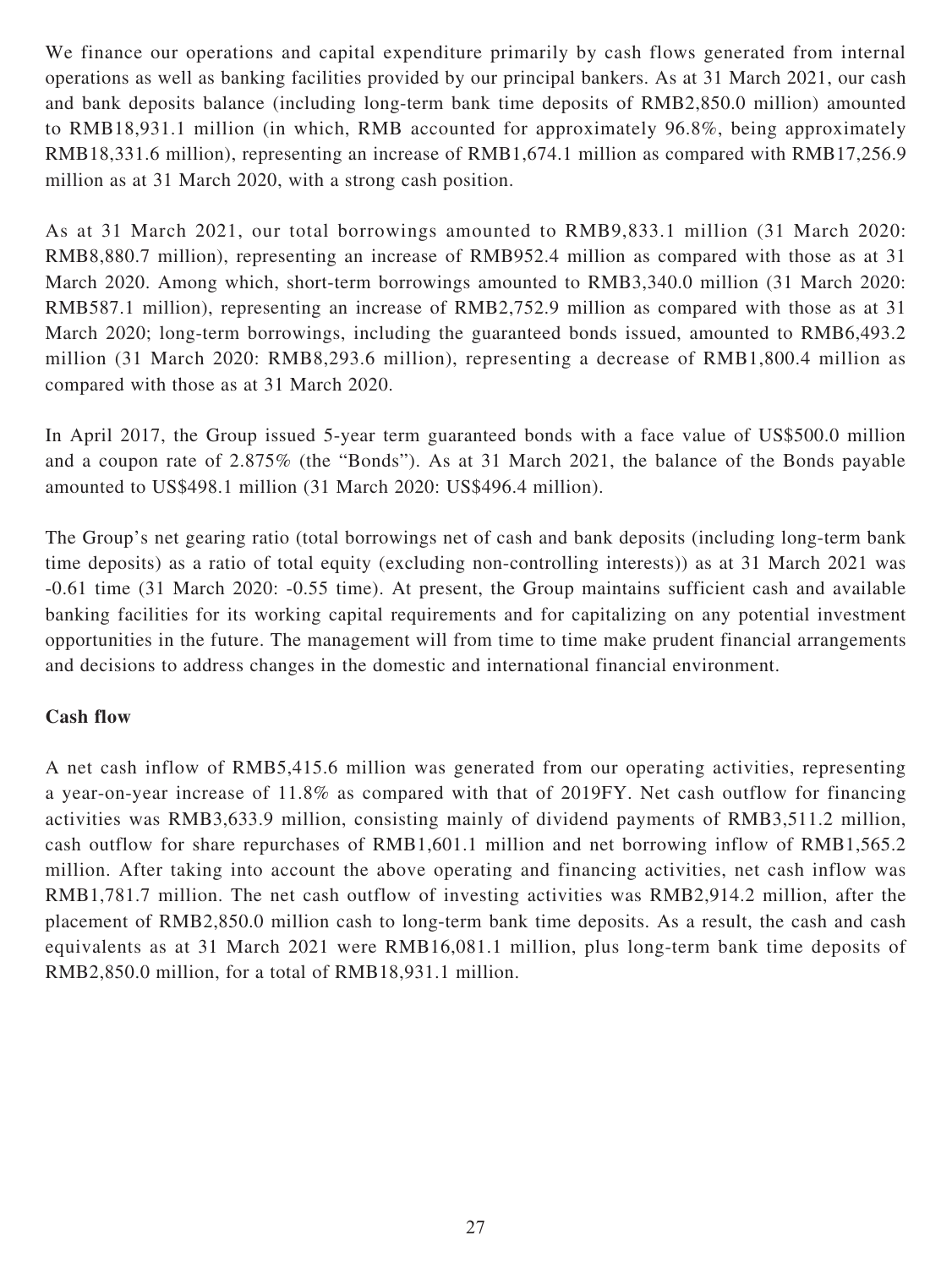# **Capital expenditure**

For 2020FY, our total capital expenditure amounted to RMB317.3 million (for the year ended 31 March 2020: RMB296.1 million). We spent approximately RMB67.95 million, RMB114.4 million, and RMB57.16 million on the expansion of factory buildings and facilities including plant and equipment, and upgrade of some of the old plant and production facilities for the rice crackers, dairy products and beverages, and snack foods segments, respectively to prepare for the further growth of the Group. The remaining capital expenditure was made mainly for the purpose of adding facilities for information technology, packaging and others.

The above capital expenditure was financed mainly by our internally generated cash flows and banking facilities.

### **Inventory analysis**

Our inventory consists primarily of finished goods, goods in transit, and work in progress for rice crackers, dairy products and beverages, snack foods and other products, as well as raw materials and packaging materials.

The following table sets forth the number of our inventory turnover days for the year ended 31 March 2021 and for the year ended 31 March 2020:

| For the                       | For the    |
|-------------------------------|------------|
| year ended                    | year ended |
| 31 March 2021 31 March 2020   |            |
|                               |            |
| 85<br>Inventory turnover days | 90         |
|                               |            |

As at 31 March 2021, the inventory balance amounted to RMB2,528.8 million (31 March 2020: RMB2,746.2 million).

#### **Trade receivables**

Our trade receivables represent the receivables from our credit sales to customers. The terms of credit granted to our customers are usually 60 to 90 days. Our sales to most of the customers in China are conducted on a cash-on-delivery basis. We only grant credit to customers in our modern distribution channels and certain emerging channels, which then on-sell our products to end-consumers of the Group.

The following table sets forth the number of our trade receivables turnover days for the year ended 31 March 2021 and for the year ended 31 March 2020:

| For the                     | For the    |
|-----------------------------|------------|
| year ended                  | year ended |
| 31 March 2021 31 March 2020 |            |

Trade receivables turnover days **15** 17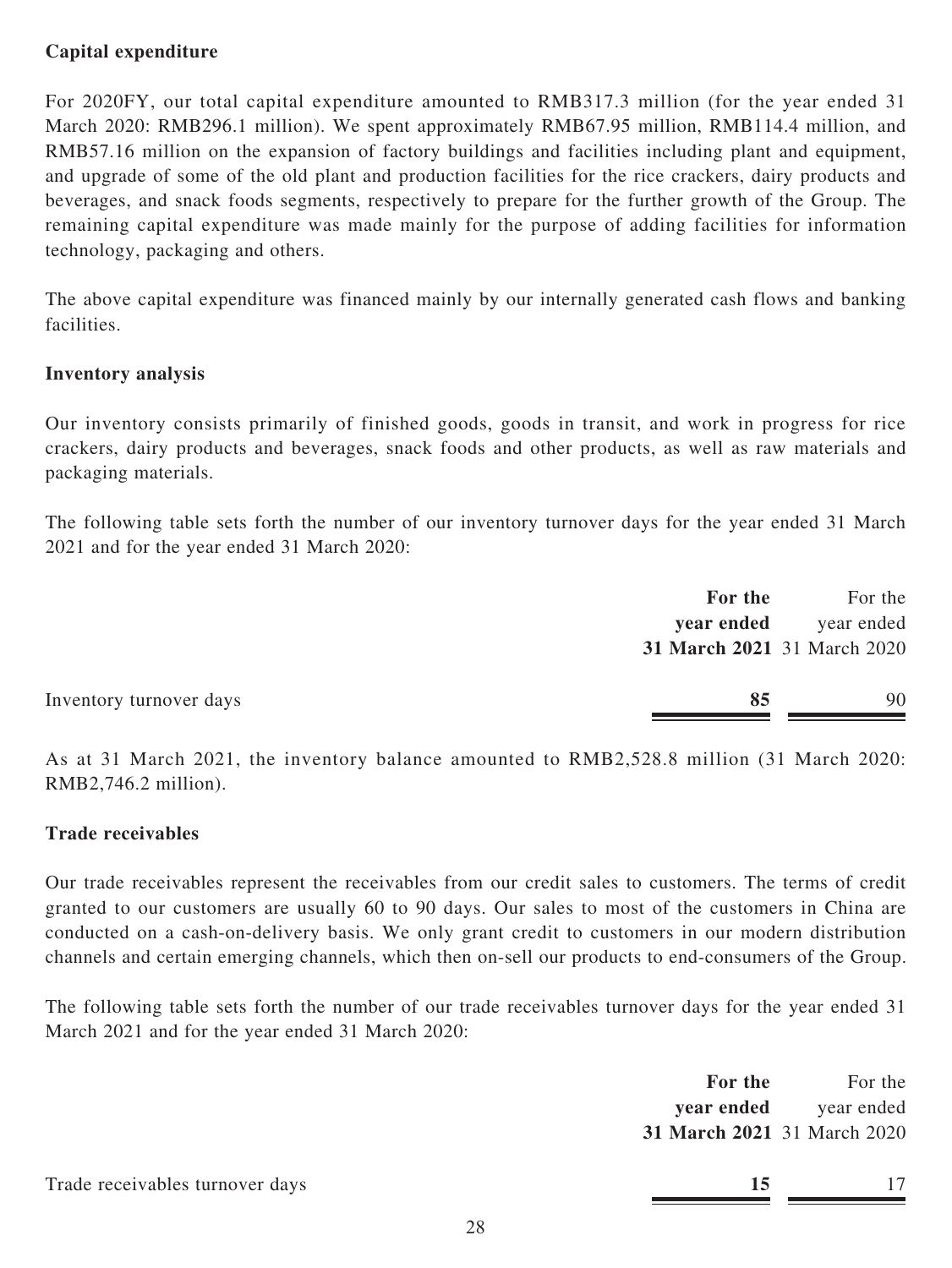# **Trade payables**

Our trade payables mainly relate to the purchase of raw materials on credit from our suppliers with credit terms generally between 30 days and 60 days after receipt of goods and invoices.

The following table sets forth the number of our trade payables turnover days for the year ended 31 March 2021 and for the year ended 31 March 2020:

|                              | For the                     | For the    |
|------------------------------|-----------------------------|------------|
|                              | year ended                  | year ended |
|                              | 31 March 2021 31 March 2020 |            |
| Trade payables turnover days | 33                          | 37         |
|                              |                             |            |

#### **Pledge of assets**

As at 31 March 2021, none of the assets of the Group was pledged.

### **HUMAN RESOURCES AND REMUNERATION OF EMPLOYEES**

For 2020FY, our average number of employees was approximately 41,193, representing a decrease of 1,379 employees as compared with the average number of employees for the year ended 31 March 2020. It was mainly due to the enhancement of production automation and improvement of sales management efficiency which led to a reduction in the demand for corresponding personnel. Our total remuneration expenses for 2020FY amounted to RMB4,027.2 million, representing an increase of 4.9% as compared with that for 2019FY. The remuneration package of our employees includes fixed salary, commissions and allowances (where applicable), and performance-based year-end bonuses having regard to the performance of the Group and that of the individual.

Our Group always concerns about and has invested a significant amount of resources in continuing education and training programs for our employees. Training programs, both external and internal, are also provided to relevant staff as and when required to constantly improve their professional knowledge and skills.

### **FOREIGN EXCHANGE RISKS**

The presentation currency of the Group is RMB, but the Company's functional currency is still USD. More than 90% of our operating activities are conducted in mainland China. Our Chinese mainland subsidiaries' functional currency is RMB. The Group's foreign exchange risks arise mainly from procurement of raw materials and equipment from overseas, overseas dividend payments, and certain recognized assets and liabilities.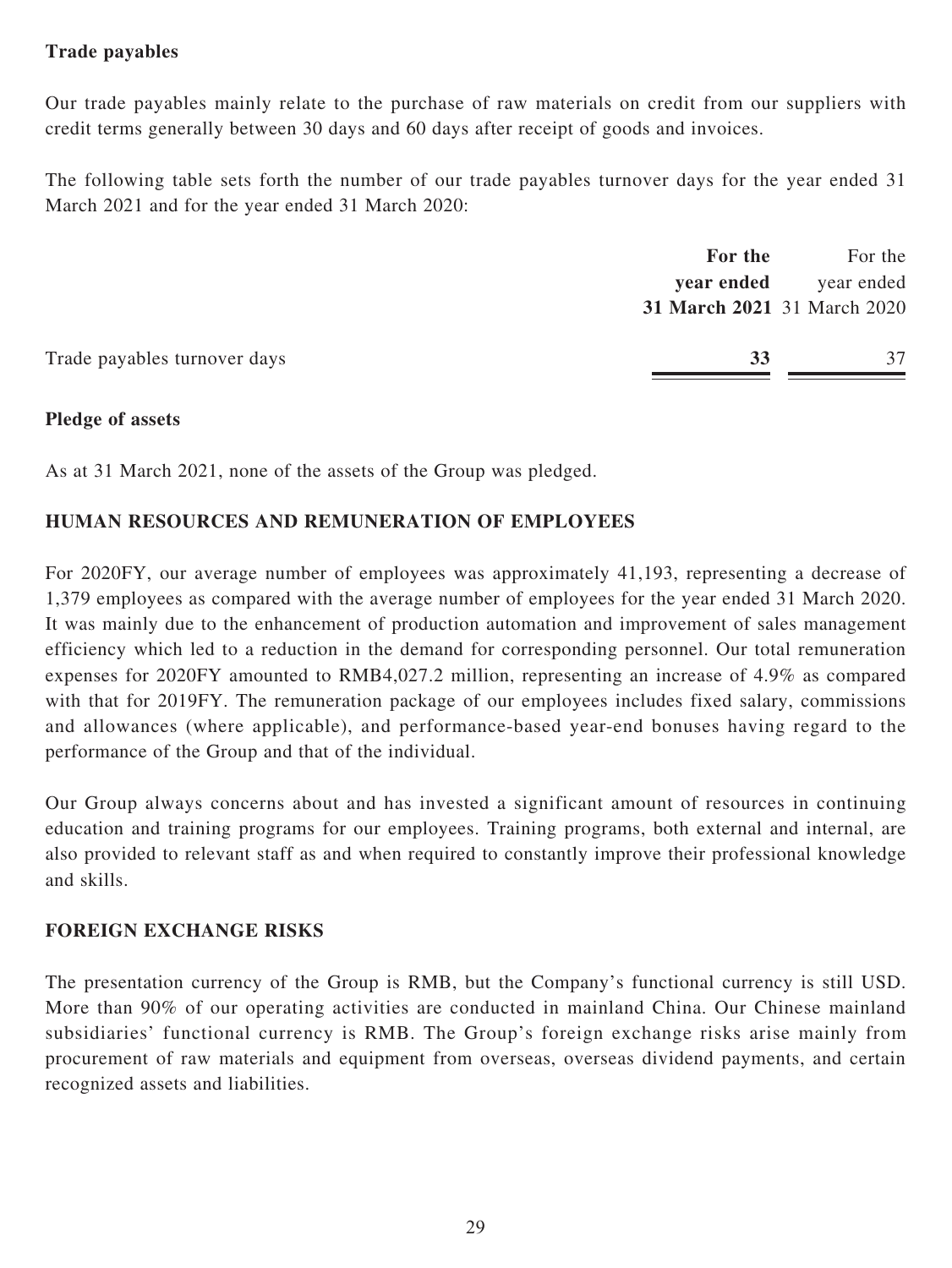As procurement of raw materials and equipment from overseas and USD denominated borrowings of the Group are mainly recognized in the financial statements of the subsidiaries of the Group whose functional currency are USD, the assets and liabilities subject to foreign exchange risks are minimal and the relevant risk exposure after offsetting is not significant. As such, RMB does not have a significant impact on exchange gains and losses presented on the "Other gains – net" section of the consolidated income statement. During the year, the Group did not hedge against its foreign exchange risks.

# **DIVIDENDS**

The Board recommended the payment of a final dividend of US1.46 cents per share for the 2020FY, amounting to approximately US\$176 million (equivalent to approximately RMB1,189 million). In December 2020, the Company paid an interim dividend of US0.65 cent per share for 2020FY, totaled approximately US\$79 million (equivalent to approximately RMB521 million). Together with an amount of approximately US\$240 million (equivalent to approximately RMB1,601 million) for share repurchases in 2020FY, the Group would have returned a total of approximately US\$495 million (equivalent to approximately RMB3,311 million) to its shareholders, representing approximately 80% of the profit attributable to equity holders of the Company for 2020FY.

# **AUDIT AND RISK MANAGEMENT COMMITTEE**

The audit and risk management committee of the Company comprises five independent non-executive Directors, namely Mr. Toh David Ka Hock (chairman), Dr. Pei Kerwei, Mr. Hsieh Tien-Jen, Mr. Lee Kwok Ming and Mr. Pan Chih-Chiang.

The audit and risk management committee has reviewed with the management and our Group's external auditor the accounting principles and practices adopted by our Group and discussed internal control and financial reporting matters for the year ended 31 March 2021. The audit and risk management committee has also reviewed the financial results for the year ended 31 March 2021.

# **SCOPE OF WORK OF PRICEWATERHOUSECOOPERS**

The figures contained in the preliminary announcement of our Group's results for the year ended 31 March 2021 have been agreed by our Group's external auditor, PricewaterhouseCoopers, to the figures set out in our Group's consolidated financial statements for the year ended 31 March 2021. The work performed by PricewaterhouseCoopers in this respect did not constitute an assurance engagement in accordance with the Hong Kong Standards on Auditing, the Hong Kong Standards on Review Engagements, or the Hong Kong Standards on Assurance Engagements issued by the Hong Kong Institute of Certified Public Accountants and consequently, no assurance has been expressed by PricewaterhouseCoopers on the preliminary announcement.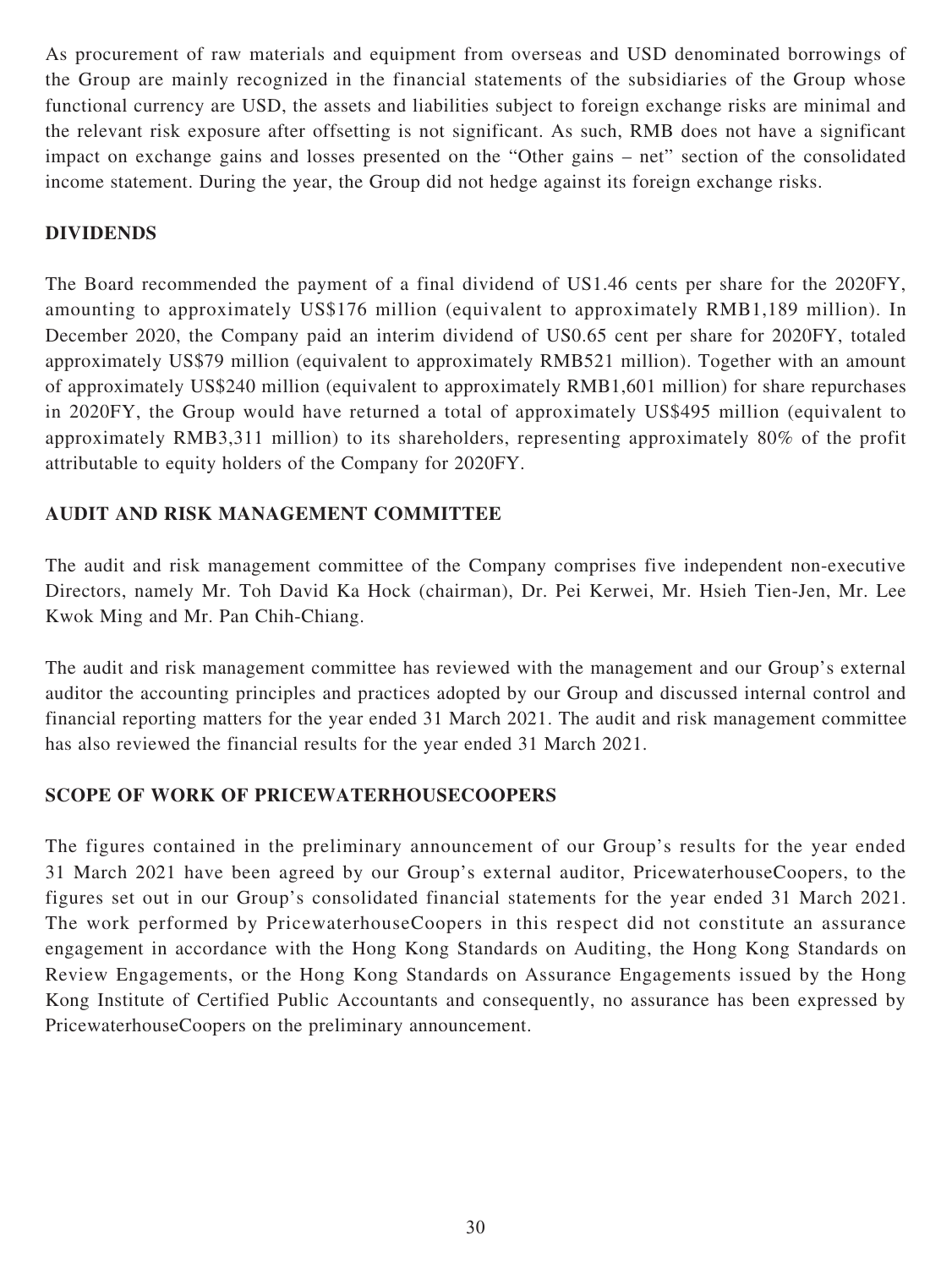### **CORPORATE GOVERNANCE PRACTICES**

The Company had, throughout the year ended 31 March 2021, complied with the code provisions set out in the Corporate Governance Code (the "CG Code") in Appendix 14 to the Rules Governing the Listing of Securities on The Stock Exchange of Hong Kong Limited (the "Listing Rules"), except for the deviations from the code provisions A.2.1 and A.4.1. The reasons for these deviations are explained below.

### **Code provision A.2.1**

Code provision A.2.1 provides that the roles of chairman and chief executive should be separate and should not be performed by the same person. The Company deviates from this provision because Mr. Tsai Eng-Meng performs both the roles of chairman and chief executive. Mr. Tsai is the founder of our Group and has over 40 years of experience in the food and beverages industry. Given the current stage of development of the Group, the Board believes that vesting the two roles in the same person provides the Company with strong and consistent leadership and facilitates the implementation and execution of the Group's business strategies. The Group shall nevertheless review the structure from time to time in light of the prevailing circumstances.

# **Code provision A.4.1**

Code provision A.4.1 provides that non-executive directors should be appointed for a specific term, subject to re-election. Our Company deviates from this provision because the non-executive Directors and independent non-executive Directors of the Company do not currently have specific terms of appointment. However, the articles of association of the Company provide that all the Directors are subject to retirement by rotation at least once every three years and at each annual general meeting, onethird of the Directors for the time being or, if the number is not a multiple of three, then, the number nearest to but not less than one-third, shall retire from office by rotation and offer themselves for reelection. As such, the Board considers that sufficient measures have been put in place to ensure the Company's corporate governance practice in this aspect provides sufficient protection for the interests of shareholders to a standard commensurate with that of the CG Code.

The Company will periodically review and improve our corporate governance practices with reference to the latest developments in corporate governance.

# **MODEL CODE FOR DIRECTORS' SECURITIES TRANSACTIONS**

The Company has adopted the Model Code for Securities Transactions by Directors of Listed Issuers (the "Model Code") as set out in Appendix 10 to the Listing Rules regarding directors' securities transactions. Specific enquiries have been made with our Directors and all Directors confirmed that they have complied with the required standard set out in the Model Code throughout the year ended 31 March 2021.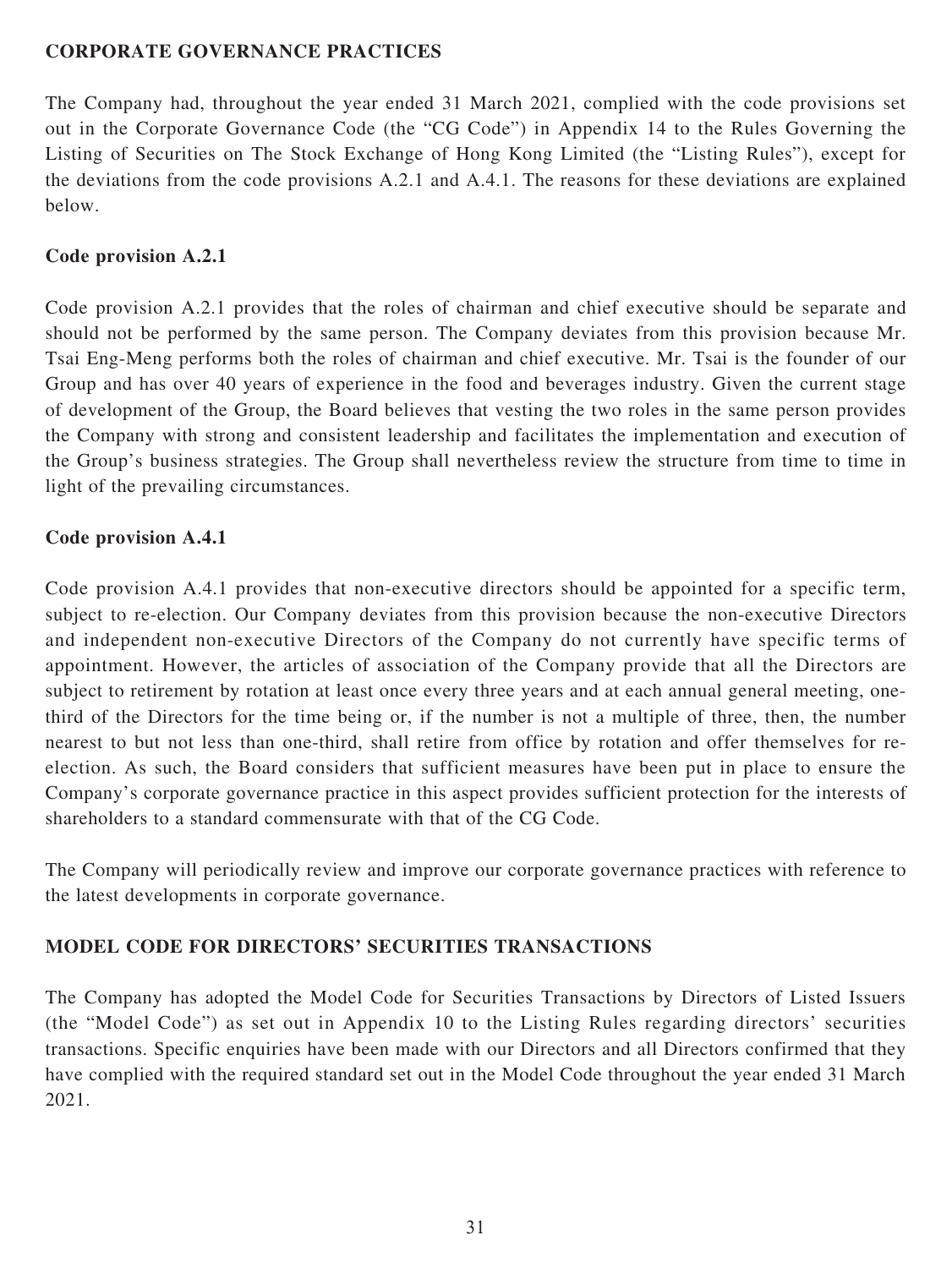### **PURCHASE, SALE OR REDEMPTION OF THE COMPANY'S LISTED SECURITIES**

During the year ended 31 March 2021, the Company repurchased a total of 338,260,000 shares on The Stock Exchange of Hong Kong Limited (the "HK Stock Exchange") for an aggregate amount (excluding expenses) of HK\$1,854,384,711 and such repurchased shares were cancelled. Particulars of the shares repurchased on the HK Stock Exchange during the period are as follows:

| <b>Month of</b><br>repurchases | <b>Total number</b><br>of shares<br>repurchased | <b>Highest</b><br>price paid<br>per share | Lowest<br>price paid<br>per share | Aggregate<br>amount paid<br><i>(excluding)</i><br>expenses) |
|--------------------------------|-------------------------------------------------|-------------------------------------------|-----------------------------------|-------------------------------------------------------------|
|                                |                                                 | $(HK\$                                    | $(HK\$                            | $(HK\$                                                      |
| August 2020                    | 41,148,000                                      | 5.49                                      | 5.27                              | 221,069,180                                                 |
| September 2020                 | 99,724,000                                      | 5.51                                      | 5.19                              | 535,963,961                                                 |
| October 2020                   | 46,723,000                                      | 5.46                                      | 5.17                              | 246,103,010                                                 |
| December 2020                  | 54,852,000                                      | 5.63                                      | 5.34                              | 300,241,710                                                 |
| January 2021                   | 8,000,000                                       | 5.47                                      | 5.33                              | 43,186,390                                                  |
| February 2021                  | 43,813,000                                      | 6.04                                      | 5.52                              | 250,653,620                                                 |
| March 2021                     | 44,000,000                                      | 6.14                                      | 5.60                              | 257,166,840                                                 |
|                                | 338,260,000                                     |                                           |                                   | 1,854,384,711                                               |

Subsequent to the balance sheet date of 31 March 2021 and up to the date of this announcement, the Company repurchased a total of 51,684,000 shares on the HK Stock Exchange for an aggregate amount (excluding expenses) of HK\$297,152,450. Such repurchased shares were subsequently cancelled. The number of issued shares of the Company as at the date of this announcement is 12,025,240,135 shares. Particulars of the shares repurchased on the HK Stock Exchange after the balance sheet date are as follows:

| Month of<br>repurchases | <b>Total number</b><br>of shares<br>repurchased | <b>Highest</b><br>price paid<br>per share | Lowest<br>price paid<br>per share | Aggregate<br>amount paid<br><i>(excluding)</i><br>expenses) |
|-------------------------|-------------------------------------------------|-------------------------------------------|-----------------------------------|-------------------------------------------------------------|
|                         |                                                 | $(HK\$                                    | $(HK\$                            | $(HK\$                                                      |
| April 2021              | 35,421,000                                      | 5.90                                      | 5.62                              | 203,833,190                                                 |
| May 2021                | 16,263,000                                      | 5.79                                      | 5.60                              | 93,319,260                                                  |
|                         | 51,684,000                                      |                                           |                                   | 297,152,450                                                 |

The Directors of the Company believe that the above repurchases are in the best interests of the Company and its shareholders and that such repurchases would lead to an enhancement of the earnings per share of the Company.